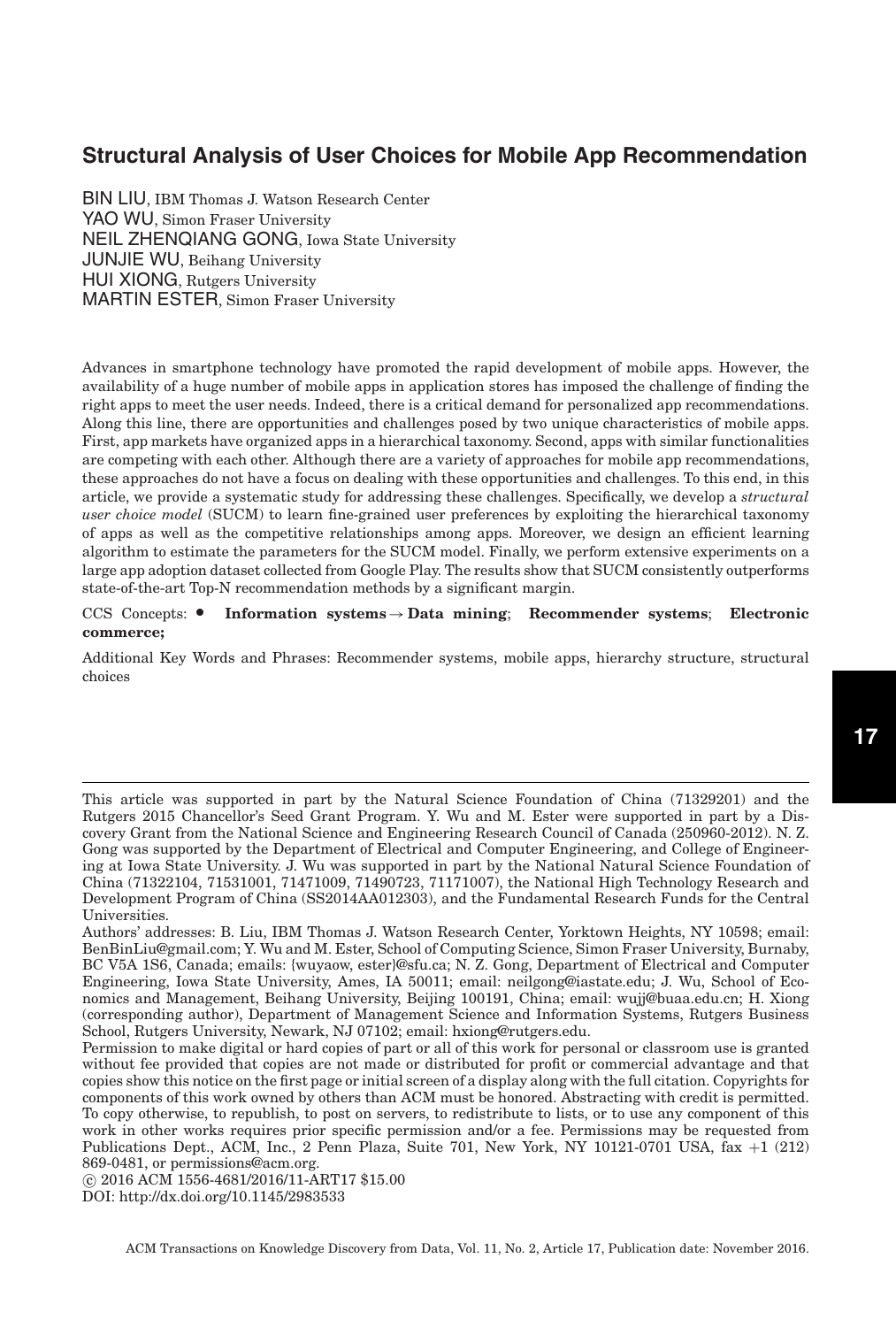#### **ACM Reference Format:**

Bin Liu, Yao Wu, Neil Zhenqiang Gong, Junjie Wu, Hui Xiong, and Martin Ester. 2016. Structural analysis of user choices for mobile app recommendation. ACM Trans. Knowl. Discov. Data 11, 2, Article 17 (November 2016), 23 pages.

DOI:<http://dx.doi.org/10.1145/2983533>

# **1. INTRODUCTION**

Recent years have witnessed the tremendous growth in mobile devices among an increasing number of users and the penetration of mobile devices into every component of modern life. Indeed, the smartphone market surpassed the PC market in 2011 for the first time in history.[1](#page-1-0) Thereafter, the smartphone market has continued to increase dramatically, e.g., the smartphones shipped in the third quarter of 2013 increased 44% year-on-year.[2](#page-1-1) One of the reasons lies in the fact that users are able to augment the functions of mobile devices by taking the advantage of various feature-rich third-party *applications* (or apps for brevity), which can be easily obtained from centralized markets such as Google Play and App Store. However, the availability of a huge number of mobile apps in application stores has imposed the challenge of finding the right apps to meet the user needs. For instance, as of July 2013, Google Play had over 1 million apps with over 50 billion cumulative downloads, and the number of apps had reached over 1.4 million in January 2015<sup>3</sup>; as of February 2015, App Store had over 1.4 million apps and a cumulative of over 100 billion apps downloaded.<sup>4</sup> As a result, there is a critical demand for effective personalized app recommendations.

However, for the development of personalized app recommender systems, there are opportunities and challenges posed by two unique characteristics of mobile apps. First, application stores have organized apps in a hierarchical taxonomy. For instance, Google Play groups the apps into 27 categories, such as *social*, *games*, and *sports* according to their functionalities. These categories can be further divided into subcategories, e.g., apps in the category of *games* are further divided into subcategories such as *action*, *arcade*, and *puzzle*. For the apps in the same category or subcategory, they have similar functionalities. Then, how a user navigates through the hierarchy to locate relevant apps represents a fine-grained interest preference of the user. Thus, the first challenge is how to leverage this hierarchical taxonomy of apps to better profile user interests and enhance app recommendations. Second, apps with similar functionalities are competing with each other. For instance, when a user has already adopted Google Maps as his/her navigation tool, the user might not be interested in other navigation tools such as Apple Maps. Although there are a variety of existing approaches for mobile app recommendations, these approaches do not have a focus on dealing with these opportunities and challenges.

Instead, in this article, we provide a systematic study to address these challenges. Specifically, we first develop a *structural user choice model* (SUCM) to learn fine-grained user preferences by exploiting the hierarchical taxonomy of apps as well as the competitive relationships among apps.<sup>5</sup> Since apps are organized as a hierarchical taxonomy, we model the user choice as two phases. In the first phase, a user decides which type of apps to choose and then moves to the appropriate app category/subcategory. In the

<span id="page-1-0"></span><sup>1</sup>The Smartphone Market is Bigger Than the PC Market (2011), [http://www.businessinsider.com/smartphone](http://www.businessinsider.com/smartphone-bigger-than-pc-market-2011-2)[bigger-than-pc-market-2011-2.](http://www.businessinsider.com/smartphone-bigger-than-pc-market-2011-2)

<span id="page-1-1"></span><sup>2</sup>Smartphone Sales in the Third Quarter of 2013 (2013), [http://www.finfacts.ie/irishfinancenews/](http://www.finfacts.ie/irishfinancenews/article1026800.shtml) [article\\_1026800.shtml.](http://www.finfacts.ie/irishfinancenews/article1026800.shtml)

<span id="page-1-2"></span><sup>3</sup>Google Play Statistics, Retrieved January 2015, [http://en.wikipedia.org/wiki/Google\\_Play.](http://en.wikipedia.org/wiki/Google_Play)

<span id="page-1-3"></span><sup>4</sup>App Store Statistics, Retrieved January 2015, [http://en.wikipedia.org/wiki/App\\_Store\\_\(iOS\).](http://en.wikipedia.org/wiki/App_Store_(iOS))

<span id="page-1-4"></span> $5$ Note that the model and algorithms developed in this article can also be applied to other domains in which items are organized in a hierarchical way.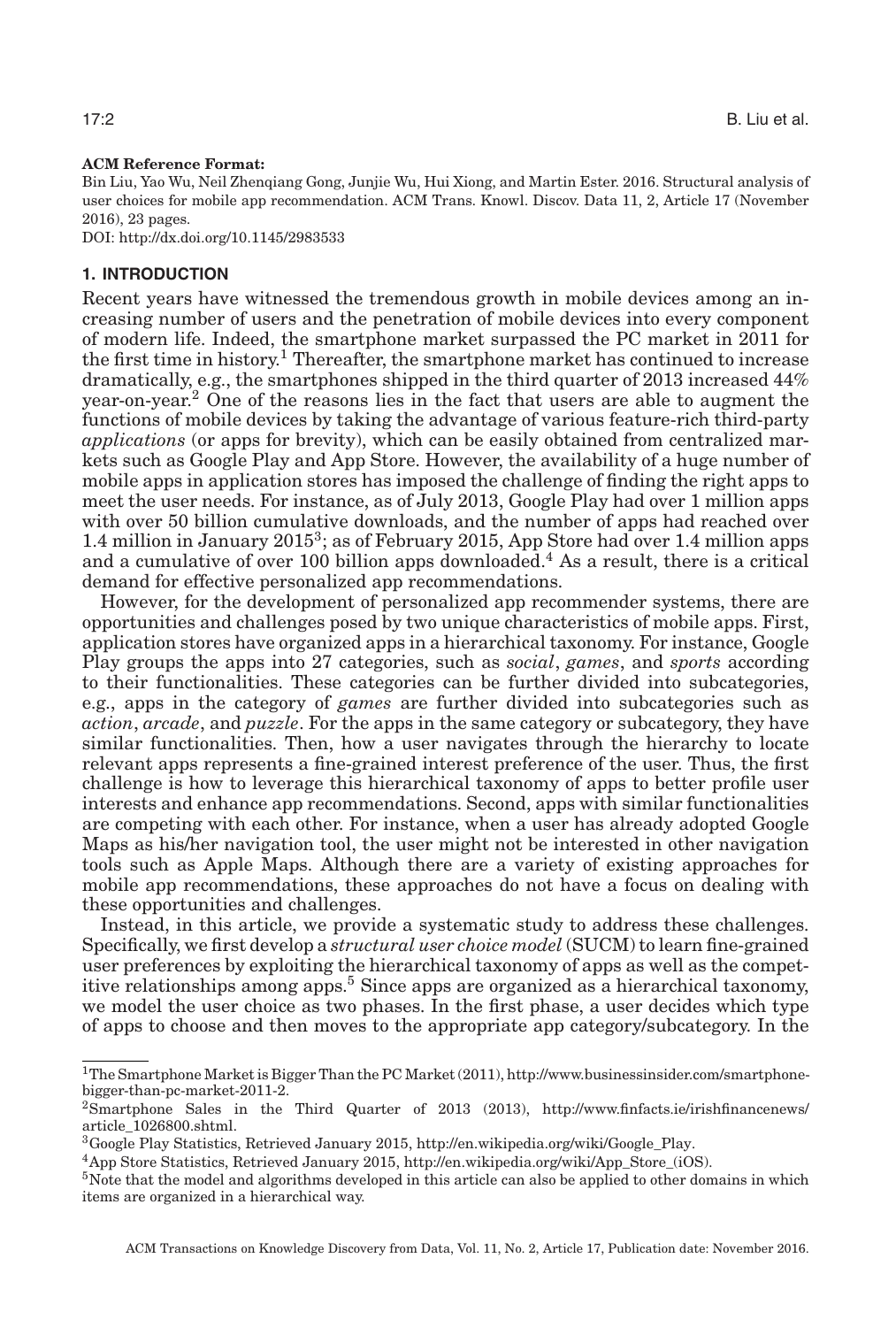second phase, the user chooses apps in the selected category/subcategory. Such structural user choice is modeled by a unique *choice path* over the tree hierarchy, wherein the choice path starts from the root of the hierarchy and goes down to the app that is selected by a user. In each step of moving along the choice path, the competitions between the candidates (i.e., either the same level categories/subcategories or apps in a chosen category/subcategory) play an important role in affecting user's choices. We capture the structural choice procedure by cascading user preferences over the choice paths through a probabilistic model. Specifically, in our probabilistic model, motivated by the widely used discrete choice models in economics [Luce [1959;](#page-21-0) McFadden [1973;](#page-21-1) Manski [1977\]](#page-21-2), we model the probability that a user reaches a certain node in the choice path as a *softmax* of the user's preference on the chosen node over the user's preference on all the nodes at the sample level. The softmax function is used to capture the competitions between categories/subcategories or apps in a category/subcategory. Moreover, we model a user's preference over one node using latent factors, which enables us to capture the correlations between nodes.

Moreover, we design an efficient learning algorithm to estimate the parameters of the SUCM model. The major challenge of learning the parameters lies in the softmax on the leaf nodes (apps) of the tree hierarchy. Indeed, it is impractical to optimize these softmax functions for a subcategory of apps by directly applying Stochastic Gradient Descent (SGD), because the time complexity of one SGD step is linear to the number of apps under the subcategory, which might be very large. To address this challenge, we relax the softmax term in each subcategory into a hierarchical softmax; thus, the time complexity of learning parameters is reduced to be logarithm of the number of apps under the subcategory.

Finally, we collected a large-scale dataset from Google Play to evaluate our approach and compare SUCM with state-of-the-art approaches. The experimental results show that SUCM consistently outperforms these methods with a significant margin in terms of a variety of widely used evaluation metrics for Top-N recommendation.

# **2. PROBLEM DEFINITION**

We first introduce three key concepts and then formally define our app recommendation problem.

*Definition* 2.1 (*Category Tree*). A Category Tree (denoted as  $\Gamma$ ) is a data structure to organize apps according to their properties (e.g., functionalities). Figure [1](#page-3-0) shows an example Category Tree adopted by Google Play. In a Category Tree, internal nodes represent categories or subcategories, leaf nodes represent apps, and the children of an internal node represent the subcategories or the apps that belong to the category/ subcategory represented by the node. We use  $z$  to denote an internal node in  $\Gamma$ , and we denote by level(*z*),  $c(z)$ ,  $\pi(z)$ , and  $s(z)$  the level, the children, the parents, and the siblings of *z*, respectively. Moreover, we use  $z_M$  to denote an internal node whose children are leaf nodes and use *i* to represent an app.

We note that an app might belong to multiple categories due to the rich functionalities provided by it, which makes the category hierarchy not a tree. However, we found that mobile markets such as Google Play do not place an app into multiple categories based on the dataset we collected from Google Play, and thus we do not consider this scenario.

*Definition* 2.2 (*Choice Path*)*.* A choice path is a sequence of nodes that a user traverses through the Category Tree  $\Gamma$ , starting from the root and ending at a leaf node that corresponds to the app selected by the user. For instance, if a user adopts an app *i*, the choice path can be represented as path<sub>i</sub> =  $z_0 \rightarrow z_1 \rightarrow \cdots \rightarrow z_M \rightarrow i$ . Note that, given the Category Tree  $\Gamma$ , the choice path path<sub>i</sub> for app *i* is unique.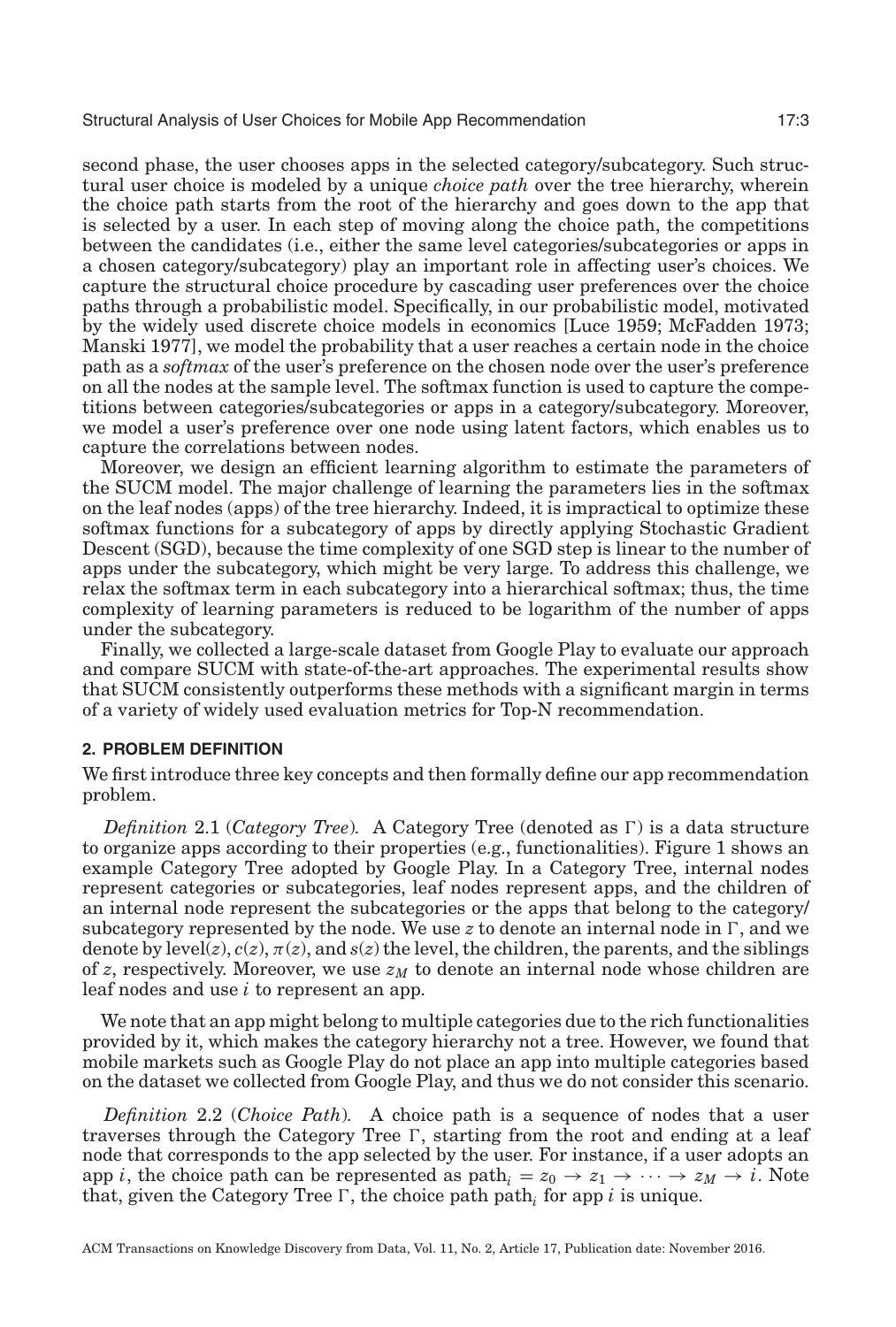<span id="page-3-0"></span>

Fig. 1. An illustrative example of structural user choice for app adoption in Google Play. First, apps are organized into a Category Tree. Second, as illustrated by the highlighted and arrowed path, a user makes an app adoption by traversing a *choice path* from the root of the tree to the chosen app.

*Definition* 2.3 (*Competing Apps*). For an app *i*, we denote by  $A(i)$  the set of apps that have competing properties (e.g., functionalities) and compete with *i* to attract users. In this article, we treat the siblings of an app *i* under the same category/subcategory in the Category Tree as the competing apps.

We note that users might have multiple ways to adopt apps, e.g., suggestions from friends, recommendations from Google Play store, and so forth. However, we assume that no matter in which way a user is aware of an app, the decision is made on the functionality of the app and its competitors with similar functionalities, thus following the choice path we discuss above.

It also should be noted that we do not assume a user only adopts one app in a subcategory. The category/subcategory in the Category Tree provided by mobile markets such as Google Play is not fine grained enough so some siblings of the app *i* might provide slightly different functionalities with *i*. For example, Facebook, LinkedIn, and Twitter all belong to *Social* category. We model the process of one user adopting an app using a structural choice model. If a user selects multiple apps under a same category, the joint probability of selecting them together would be optimized (see details in Section [3\)](#page-3-1).

Given the above three concepts, we can formally define our app recommendation problem as follows: Suppose we are given a set of users denoted as  $\mathcal{U} = \{1, 2, \ldots, U\}$ , a set of apps denoted as  $\mathcal{I} = \{1, 2, ..., I\}$ ; the apps are organized into a predefined Category Tree  $\Gamma$ , each app *i* has a set of competing apps  $A(i)$ , a set of adoption records  $\{(u, i)\}\$  indicating which users have adopted which apps, and then our goal is to recommend each user a list of apps that matches his/her interest preference. In the rest of the article, we use *u* to index users, and *i* and *j* to index apps. Moreover, we use the two terms *app* and *item* interchangeably. Table [I](#page-4-0) shows some important notations used in this article.

### **3. STRUCTURAL USER CHOICE MODEL**

<span id="page-3-1"></span>In this section, we present our SUCM to learn fine-grained user interest preference via leveraging the Category Tree and competitions between apps for app recommendation.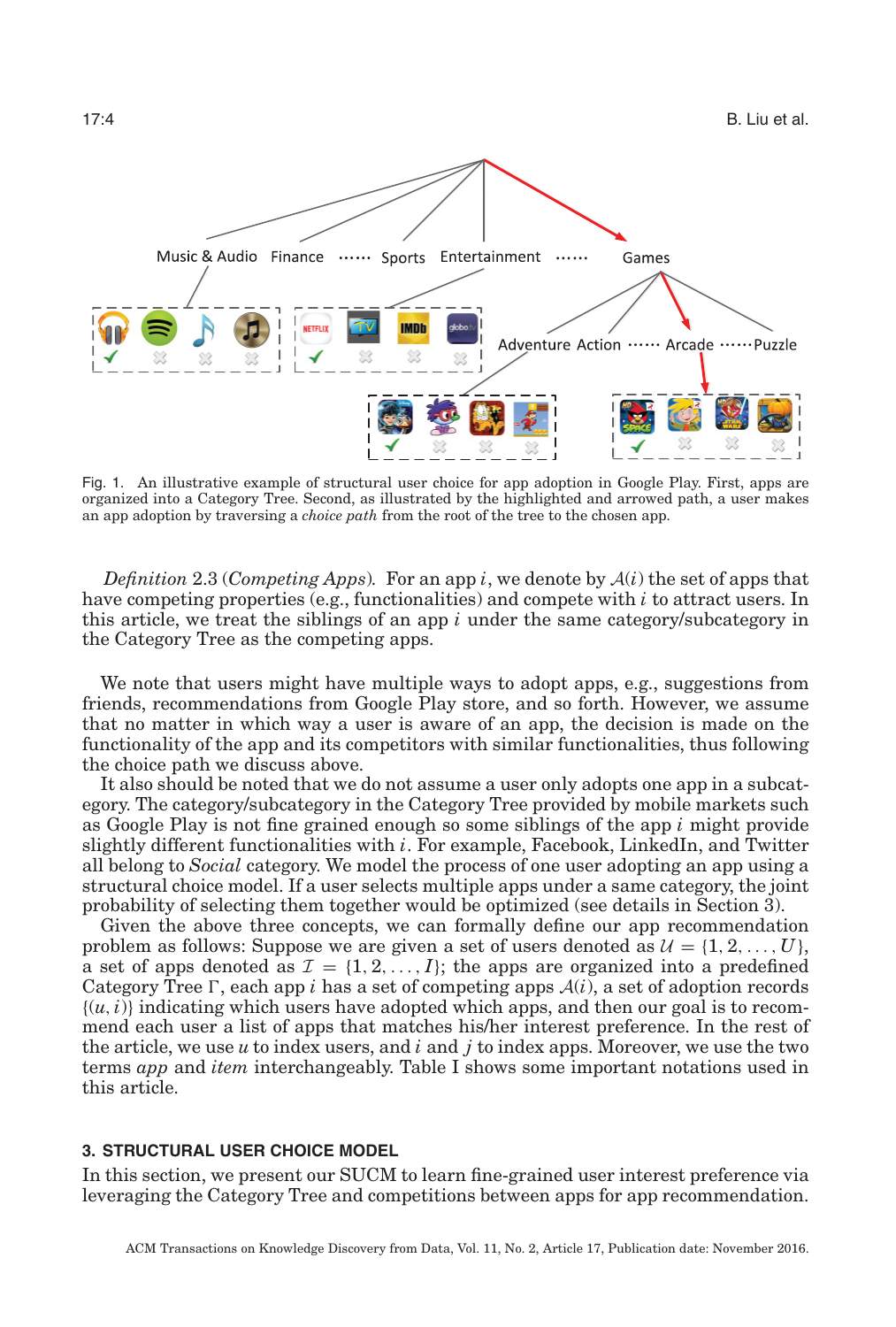<span id="page-4-0"></span>

| Symbol                                     | Description                                                                                                    |  |  |  |
|--------------------------------------------|----------------------------------------------------------------------------------------------------------------|--|--|--|
| $\boldsymbol{u}$                           | User index for user set $\mathcal{U} = \{1, 2, , U\}$                                                          |  |  |  |
| i, j                                       | App index for app set $\mathcal{I} = \{1, 2, , I\}$                                                            |  |  |  |
| г                                          | <b>Predefined Category Tree</b>                                                                                |  |  |  |
| $\overline{z}$                             | Internal node in Category Tree $\Gamma$ , in particular, $z_M$ denotes a node whose<br>children are leaf nodes |  |  |  |
| $path_i$                                   | Choice path in $\Gamma: z_0 \to z_1 \to \cdots \to z_M \to i$                                                  |  |  |  |
| $\pi(z)$ , $s(z)$ , $c(z)$                 | Parent, sibling, and children of internal node $z$ in the Category Tree $\Gamma$                               |  |  |  |
| $\mathbf{p}_u, \mathbf{q}_i, \mathbf{q}_z$ | Latent factor vector for user u, app i, and internal node z in $\Gamma$                                        |  |  |  |
| $b_i$ , $b_z$                              | Bias term for app $i$ and internal node $z$                                                                    |  |  |  |
| $y_{ui}$                                   | Affinity score of user $u$ for app $i$                                                                         |  |  |  |
| $y_{uz}$                                   | Affinity score of user $u$ for internal node $z$                                                               |  |  |  |
| $\mathcal{D} = \{(u, i)\}\$                | Observed user-app adoption instances                                                                           |  |  |  |
| $\mathcal{D}_u$                            | Adopted apps by user $u$                                                                                       |  |  |  |

Table I. Mathematical Notations

### **3.1. Model Structural User Choice**

As shown in Figure [1,](#page-3-0) given a Category Tree  $\Gamma$ , there exists one unique *choice path* from the root node to app *i*, namely,

$$
\text{path}_i = \underbrace{z_0 \to z_1 \to \cdots \to z_M}_{\text{Dbase I:}} \underbrace{\longrightarrow i}_{\text{Phase II:}} \underbrace{z_1}_{\text{phase II:}}.
$$

We see that the structural user choice consists of two adoption phases. In the first phase, a user decides what types of apps to choose and moves to the appropriate category or subcategory in the Category Tree, namely, traverses  $z_0 \to z_1 \to \cdots \to z_M$ . In the second phase, the user makes app adoption decisions by choosing app *i* among all competing apps under the located subcategory  $z_M$ . For example, if a user wants to select the app *Angry Birds* under the subcategory *Arcade*, he would first consider the *Games* category and then further locates himself at the *Arcade* subcategory before he finally chooses app *Angry Birds*.

We model the process of a user *u* traversing path  $z_0 \rightarrow z_1 \rightarrow \cdots \rightarrow z_M \rightarrow i$  as a sequence of decisions made for the multiple competing choices at each choice step. Specifically, in each step among this decision-making sequence:

- —for choosing category or subcategory, user *u* chooses one child node *z* from all the children  $c(\pi(z))$  of *z*'s parent node  $\pi(z)$ ;
- —for choosing app, user *u* chooses app *i* from all the children of *i*'s parent node, namely *zM*.

Each decision-making step can be seen as a discrete choice model, whose theoretical foundation is the neoclassical economic theory on preferences and utility built on a set of axiomatic assumptions [Luce [1959;](#page-21-0) McFadden [1973;](#page-21-1) Manski [1977\]](#page-21-2). The discrete choice model implies that a user *u* is endowed a *utility value*  $f(u, z)$  to each alternative *z* in a choice set  $A(z)$ . In our recommendation task, the utility value  $f(u, z)$  can be the affinity score, which captures user preferences, between user *u* and choice *z*. Following the random utility model [Manski [1977\]](#page-21-2), we model the utility as a random variable:

$$
v_{uz} = f(u, z) + \varepsilon_{uz},\tag{1}
$$

where  $f(u, z)$  is the deterministic part of the utility reflecting user preference, and  $\varepsilon_{uz}$  is the stochastic part capturing the impact of all unobserved factors that affect the user's choice. By assuming the stochastic part  $\varepsilon_{\mu z}$  to be an independently and identically distributed log Weibull (type I extreme value) distribution, we can obtain the multinomial choice model [McFadden [1973\]](#page-21-1). Specifically, in a multinomial choice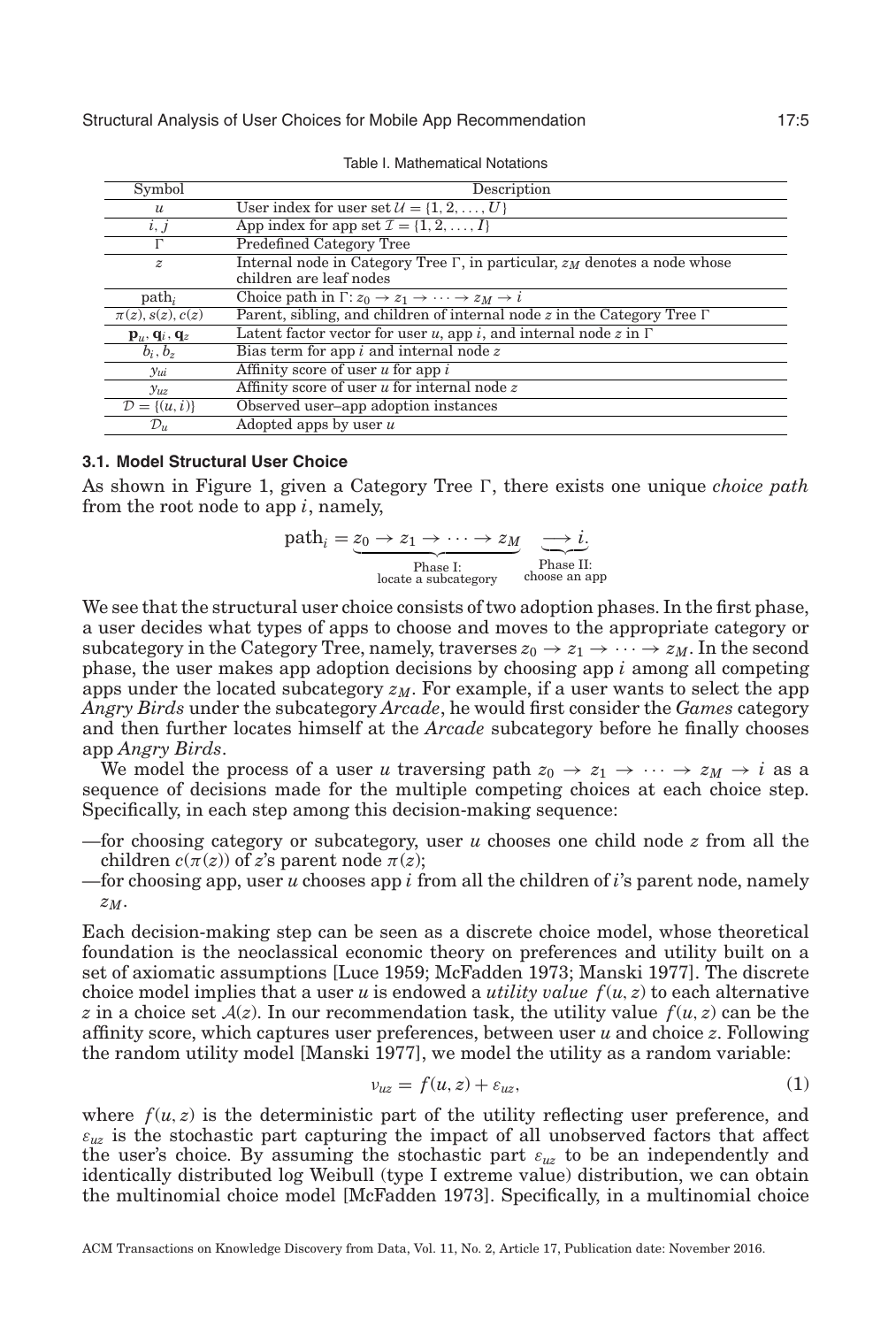model, the probability of a user *u* choosing *z* from a choice set  $A(z)$  takes the form of

$$
\Pr(\text{user } u \text{ choose } z | \mathcal{A}(z)) = \frac{\exp(f(u, z))}{\sum_{z' \in \mathcal{A}(z)} \exp(f(u, z'))},\tag{2}
$$

where  $f(u, z)$  is a user-preference-dependent utility function. This choice model also holds for user *u* choosing app *i* from app choice set  $A(i)$ . Note that the choice model  $\frac{\exp(f(u,z))}{\sum_{z' \in A(z)} \exp(f(u,z'))}$  turns out to be a *softmax* function of utility value  $f(u, z)$ . In the following, we elaborate how we model each phase.

*Phase I: Model category/subcategory preference*. Following the latent factor models that are widely used in conventional recommender systems [Salakhutdinov and Mnih [2008;](#page-21-3) Koren [2008\]](#page-21-4), we use a latent factor vector  $\mathbf{p}_u \in \mathbb{R}^K$  to represent a user's latent interest, where  $K$  is the dimension of the latent factor vector. Intuitively,  $\mathbf{p}_u$  captures the interest of the user *u*. To capture the hierarchical structural user choice, we associate an internal node *z* in the Category Tree with a latent factor vector  $\mathbf{q}_z$ , which represents the properties (e.g., functionalities) of  $z$  in the latent space. Moreover, we define the affinity score between a user *u* and an internal node *z* as

<span id="page-5-0"></span>
$$
y_{uz} = b_z + \mathbf{p}_u^{\top} \mathbf{q}_z,\tag{3}
$$

where  $b_z$  is a bias term for the node  $z$ . The category/subcategory node affinity score represents the preference of a user over the category or the subcategory of apps (e.g., Games).

We model the process of a user locating a subcategory as a sequence of decisions made for the multiple competing choices, starting from the root node and moving along the Category Tree toward the internal node corresponding to the subcategory. Specifically, in each step among this decision-making sequence, user *u* chooses one child node *z* from all the children of  $z$ 's parent node  $\pi(z)$ . Following the choice model as shown in Equation  $(2)$ , we assume the utility as the affinity score between user  $u$  and internal node *z*, i.e.,

$$
f(u, z) = y_{uz} = b_z + \mathbf{p}_u^{\top} \mathbf{q}_z.
$$

Then, we model the probability of user *u* choosing the child *z* from all the children  $c(\pi(z))$  of *z*'s parent node  $\pi(z)$  as a *softmax* function of the affinity scores between the user *u* and the internal nodes  $c(\pi(z))$ . Formally, we have

$$
\Pr(z|u, \pi(z)) = \frac{\exp(y_{uz})}{\sum_{z' \in c(\pi(z))} \exp(y_{uz'})}.
$$
\n(4)

The *softmax* function is used to model the competitions between the nodes in  $c(\pi(z))$ . As a result, the probability of user *u* traverses  $z_0 \rightarrow z_1 \rightarrow \cdots \rightarrow z_M$  to reach the subcategory  $z_M$  is cascaded as

$$
\Pr(z_0 \to z_1 \to \cdots \to z_M | u) = \prod_{m=1}^M \Pr(z_m | u, z_{m-1})
$$
  
= 
$$
\prod_{m=1}^M \frac{\exp(y_{uz})}{\sum_{z' \in c(z_{m-1})} \exp(y_{uz'})}
$$
  
= 
$$
\prod_{m=1}^M \frac{\exp(b_z + \mathbf{p}_u^{\top} \mathbf{q}_z)}{\sum_{z' \in c(z_{m-1})} \exp(b_{z'} + \mathbf{p}_u^{\top} \mathbf{q}_{z'})}.
$$
 (5)

*Phase II: Model app adoption.* After a user locates at a specific subcategory node *zM* whose children are all apps, the user makes an app adoption decision by choosing an app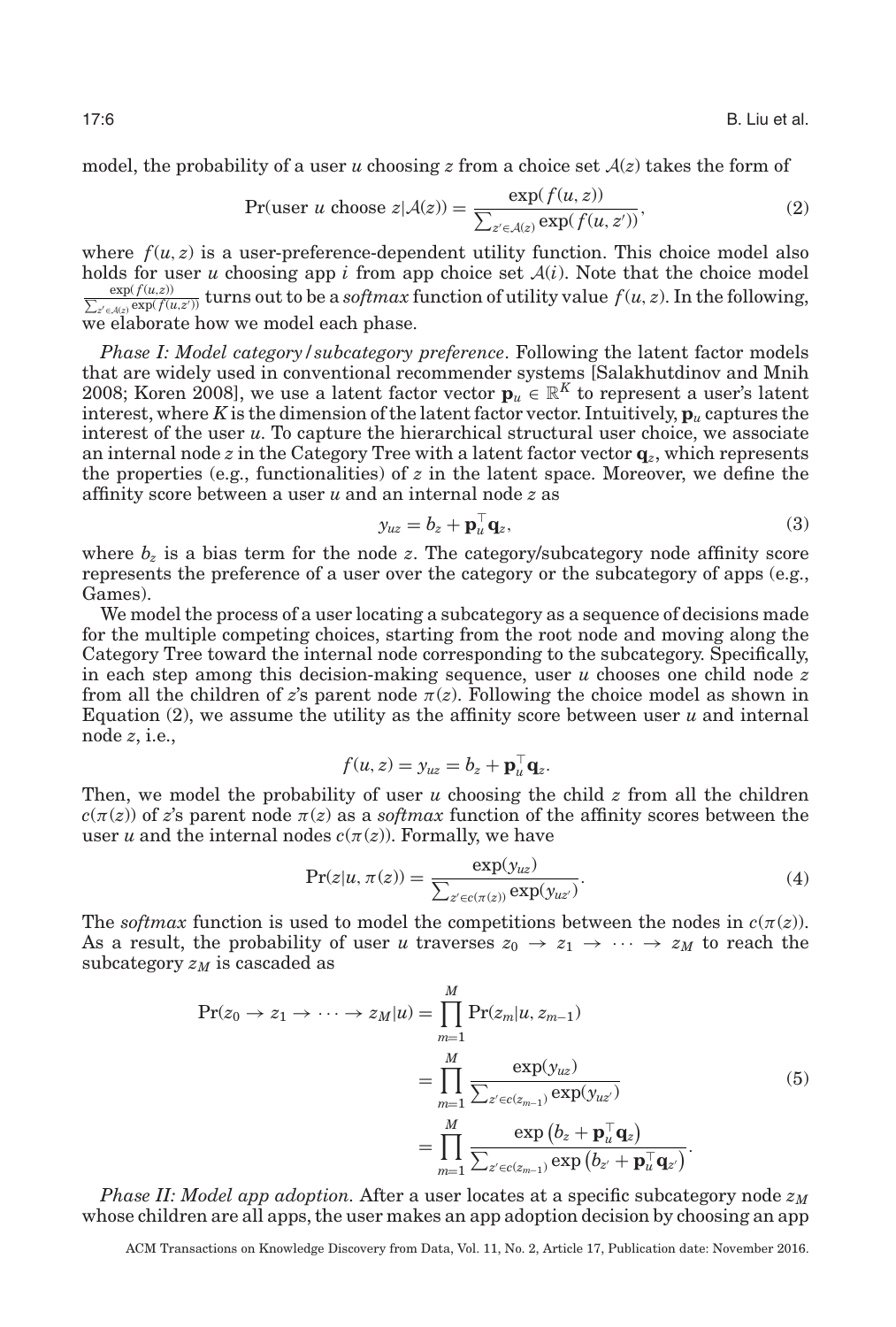*i* among all competing choices  $c(z_M)$ . We use a latent factor vector  $\mathbf{q}_i \in \mathbb{R}^K$  to represent the latent factor of app *i*. Intuitively,  $q_i$  encodes the properties (e.g., functionalities) of app *i*. Moreover, we define the affinity score between user *u* and app *i* as

$$
y_{ui} = b_i + \mathbf{p}_u^{\top} \mathbf{q}_i,\tag{6}
$$

where  $b_i$  is a bias term for app  $i$ . Again, following the choice model as shown in Equa-tion [\(2\)](#page-5-0), we assume the utility as the affinity score between user  $u$  and app  $i$ , i.e.,

$$
f(u, i) = y_{ui} = b_i + \mathbf{p}_u^{\top} \mathbf{q}_i.
$$

Then, we model the probability of user *u* selecting app *i* over its competing alternatives under the subcategory node  $z_M$  using a softmax function as follows:

$$
Pr(i|u, z_M) = \frac{\exp(y_{ui})}{\sum_{j \in c(z_M)} \exp(y_{uj})}
$$
  
= 
$$
\frac{\exp(b_i + \mathbf{p}_u^{\top} \mathbf{q}_i)}{\sum_{j \in c(z_M)} \exp(b_j + \mathbf{p}_u^{\top} \mathbf{q}_j)},
$$
 (7)

where  $z_M$  is the parent node of app *i* and  $c(z_M)$  includes all competing apps of app *i* and *i* itself. The softmax function is used to model the competitions between apps.

*Model the overall structural choice probability*. Note that there exists one unique *choice path* from the root node to app *i*, namely,

$$
\text{path}_i = z_0 \to z_1 \to \cdots \to z_M \to i.
$$

Then, the probability of user *u* choosing app *i* is the joint probability of *u* selecting each node in the choice path path*i*, i.e., we have

$$
Pr(i|u) = Pr(i|u, z_M) \times Pr(z_0 \to z_1 \to \cdots \to z_M|u)
$$
  
= 
$$
Pr(i|u, z_M) \prod_{m=1}^{M} Pr(z_m|u, z_{m-1})
$$
  
= 
$$
\frac{\exp(b_i + \mathbf{p}_u^{\top} \mathbf{q}_i)}{\sum_{j \in c(z_M)} \exp(b_j + \mathbf{p}_u^{\top} \mathbf{q}_j)} \prod_{m=1}^{M} \frac{\exp(b_{z_m} + \mathbf{p}_u^{\top} \mathbf{q}_{z_m})}{\sum_{z' \in c(z_{m-1})} \exp(b_{z'} + \mathbf{p}_u^{\top} \mathbf{q}_{z'})},
$$
(8)

where the first term  $Pr(i|u, z_M)$  is user *u*'s adoption probability of app *i* under subcategory node  $z_M$  and the second term  $\prod_{m=1}^M \Pr(z_m | u, z_{m-1})$  captures the structural choice by cascading user preferences over the Category Tree  $\Gamma$ .

# **3.2. Model Structural App Dependences**

Intuitively, nodes that are closer in the Category Tree  $\Gamma$  could have more similar properties. For instance, apps under the subcategory *action* are more similar to those under the subcategory *arcade* than those under the category *weather* because both *action* and *arcade* belong to the *games* category. Thus, we associate each internal node *z* with a latent variable **q***<sup>z</sup>* to represent the category/subcategory level properties, and we model the latent variable  $\mathbf{q}_z$  as a function of the latent variable of *z*'s parent node  $\mathbf{q}_{\pi(z)}$ to capture the hierarchical structural dependences between the nodes in the Category Tree. Formally, we have

$$
\mathbf{q}_z \sim \begin{cases} \mathcal{N}(0, \sigma^2 \mathbf{I}) & \text{if } z \text{ is the root node} \\ \mathcal{N}(\mathbf{q}_{\pi(z)}, \sigma^2 \mathbf{I}) & \text{otherwise,} \end{cases}
$$
(9)

where  $\mathcal{N}(u, \sigma^2)$  is a normal distribution with mean *u* and standard deviation  $\sigma$ .

ACM Transactions on Knowledge Discovery from Data, Vol. 11, No. 2, Article 17, Publication date: November 2016.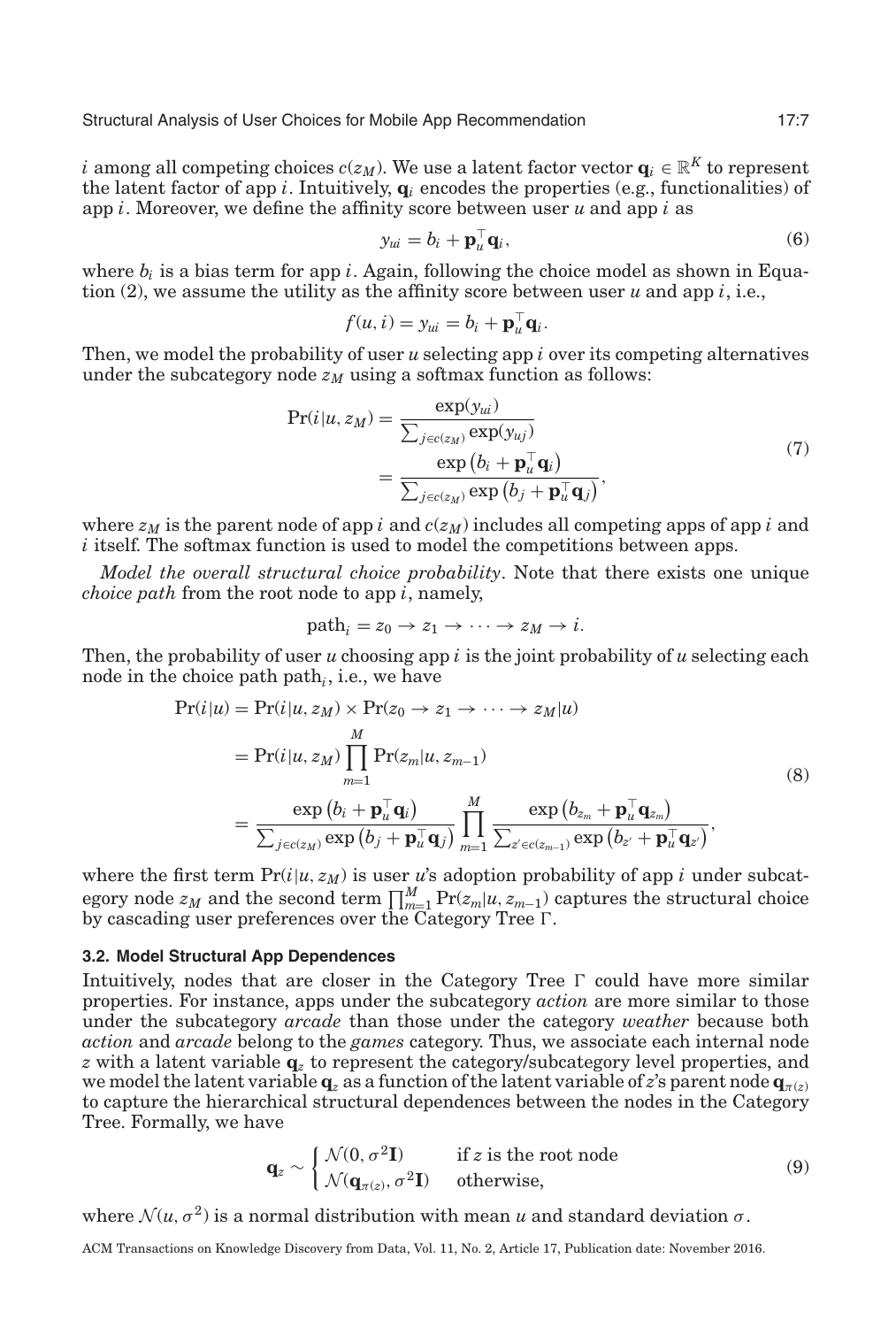# **3.3. Discussion**

Note that our model does not only capture the competitions between apps under the same categories, but also incorporates the correlations between apps via the latent factor representations.

- —*Competition*. We use a softmax function to model the probability of selecting a child node (a subcategory or an app) under a category node. If user *u* selects a child node *z* from all the competing nodes  $A(z)$ , the value of  $y_{uz}$  should be larger than all other *y<sub>uz'</sub>* where  $z' \in A(z)$  and  $z \neq z'$ . This model characteristic can address the cases when multiple apps in same categories are adopted.
- —*Correlation*. The latent factor model is able to model the correlations between apps and categories. For example, if two categories are always liked by the same users, the latent factors of them will be close to each other in the latent space. As a result, if we know a user likes one of the two categories, the value of his/her preferences on the other one will also be large.

Here, we highlight some important differences between our model and previous work (see Section [5.2](#page-13-0) and Section [5.4](#page-16-0) for details):

- —Instead of fitting a point-wise regression model (e.g., PMF [Salakhutdinov and Mnih [2008\]](#page-21-3) and LLFM [Agarwal and Chen [2009\]](#page-20-0)), the proposed model SUCM optimizes the choice decision making through choice probabilities cascaded in the hierarchy structure.
- —Previous feature-based latent factor approaches (e.g., SVDFeature [Chen et al. [2012\]](#page-20-1) and LibFM [Rendle [2010,](#page-21-5) [2012\]](#page-21-6)) utilize item features by representing the user preference on an item using a linear combination of the user–item affinities and the user–feature affinities. Differently, SUCM is designed for structurally organized features, and it models the structure by cascading the choice probabilities instead of linear combinations.
- —SUCM generalizes the *flat* choice model Collaborative Competitive Filtering (CCF) [Yang et al. [2011\]](#page-22-0) – to a *structural* choice model via leveraging the hierarchy information. We also present an efficient learning algorithm based on Hierarchical Softmax (See Section [4.1\)](#page-8-0) that can also be used for CCF.

# **4. PARAMETER ESTIMATION**

Let  $\Theta = {\{\mathbf{p}_u, \mathbf{q}_i, \mathbf{q}_z, b_i, b_z\}_{u \in \mathcal{U}, i \in \mathcal{I}, z \in \Gamma}}$  denote all parameters to be estimated. Given the observed user–app adoption records  $\mathcal{D} = \{(u, i, path_i)\}\$ and the category tree  $\Gamma$ , we have the posterior probability distribution of the parameters as follows:

$$
\Pr(\Theta|\mathcal{D}, \Gamma) \propto \prod_{u=1}^{U} \prod_{i \in \mathcal{D}_u} \Pr(i|u, z_M) \prod_{m=1}^{M} \Pr(z_m|u, z_{m-1}) \prod_{\substack{m=1 \\ \forall z \in \Gamma}}^{M} \Pr(\mathbf{q}_{z_m}|\mathbf{q}_{z_{m-1}}, \sigma^2 \mathbf{I}), \qquad (10)
$$

where the first term captures the structural user choices and the second term represents the hierarchical structural dependences of the nodes in the category tree. We estimate all the parameters via maximizing the log likelihood of the posterior:

<span id="page-7-0"></span>
$$
\arg\max_{\Theta} \left\{ \sum_{u=1}^{U} \sum_{i \in \mathcal{D}_u} \ln \Pr(i|u, z_M) + \sum_{u=1}^{U} \sum_{i \in \mathcal{D}_u} \sum_{m=1}^{M} \ln \Pr(z_m|u, z_{m-1}) + \sum_{\substack{m=1 \ y_{z} \in \Gamma}}^{M} \ln \Pr(\mathbf{q}_{z_m}|\mathbf{q}_{z_{m-1}}, \sigma^2 \mathbf{I}) \right\}.
$$
\n(11)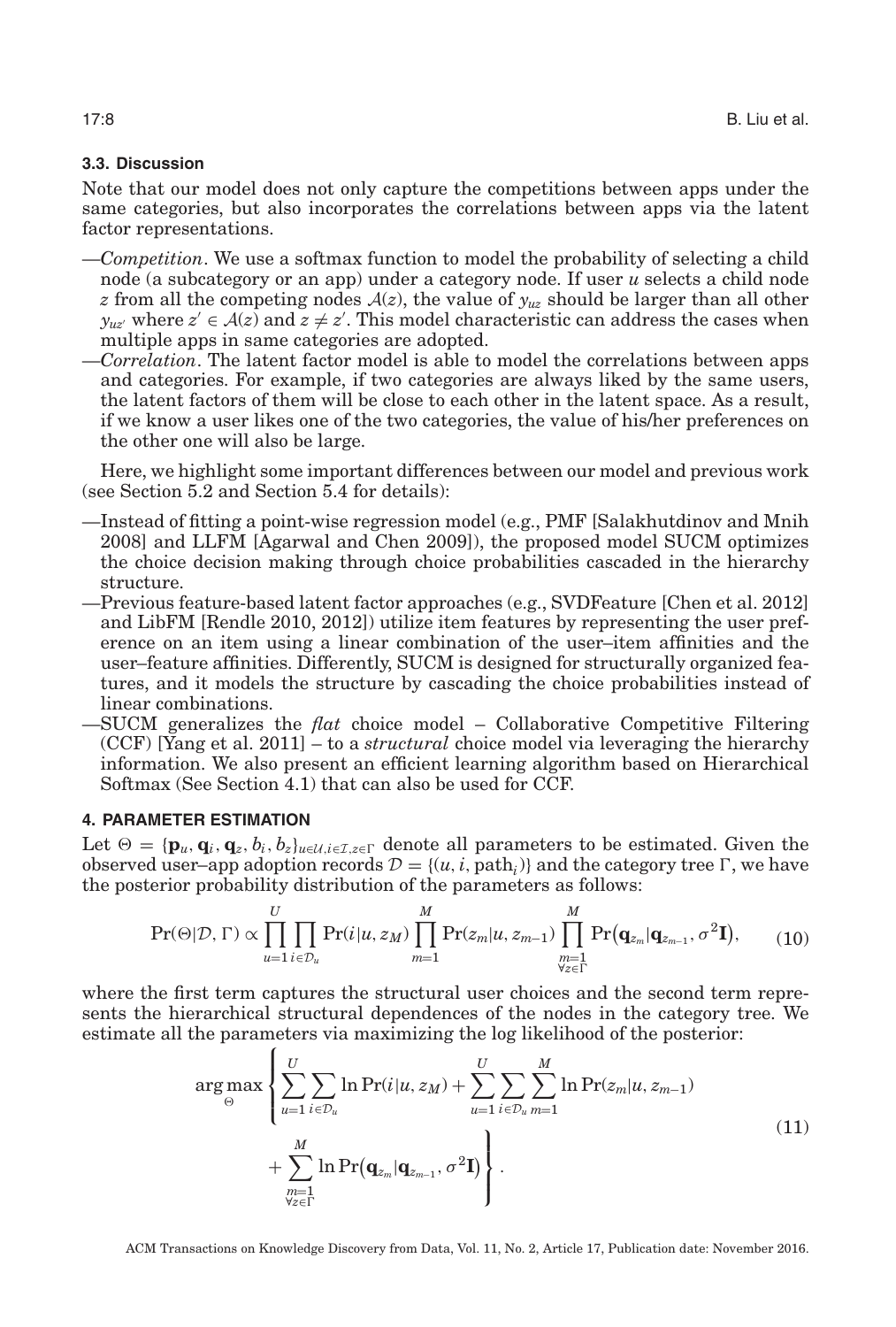<span id="page-8-1"></span>

Fig. 2. An illustrative example of binary tree for hierarchical softmax under a category/subcategory. All apps under the category/subcategory (e.g., Music & Audio) are organized using a binary tree. The black nodes (leaf nodes) are apps, and the white nodes are internal nodes. One example path from root node to app *i* is highlighted as  $n(i, 1) \rightarrow n(i, 2) \rightarrow n(i, 3) \rightarrow n(i, 4)$ , which means the path length  $L(i) = 4$ .

Note that the widely used regularizations for latent factor vectors [Salakhutdinov and Mnih [2008;](#page-21-3) Koren et al. [2009\]](#page-21-7) can be applied here, but we exclude the regularization priors for presentation simplicity.

### **4.1. Hierarchical Softmax**

One challenge of directly solving the objective function as shown in Equation [\(11\)](#page-7-0) rests in the updating of all the parameters over the probability distribution  $Pr(i|u, z_M)$ , namely, the first term in Equation [\(11\)](#page-7-0):

<span id="page-8-2"></span><span id="page-8-0"></span>
$$
\sum_{u=1}^{U} \sum_{i \in \mathcal{D}_u} \ln \Pr(i|u, z_M) = \sum_{u=1}^{U} \sum_{i \in \mathcal{D}_u} \ln \frac{\exp (b_i + \mathbf{p}_u^{\top} \mathbf{q}_i)}{\sum_{j \in c(z_M)} \exp (b_j + \mathbf{p}_u^{\top} \mathbf{q}_j)}
$$
  
= 
$$
\sum_{(u,i) \in \mathcal{D}} \left\{ (b_i + \mathbf{p}_u^{\top} \mathbf{q}_i) - \ln \left[ \sum_{j \in c(z_M)} \exp (b_j + \mathbf{p}_u^{\top} \mathbf{q}_j) \right] \right\},
$$
(12)

where  $c(z_M)$  represents all the apps under the subcategory  $z_M$ . The updating computation cost for all the parameters in one user–app adoption instance  $(u, i)$  is linear to the number of apps under  $z_M$ , which might be very large. To address this challenge, we leverage *hierarchical softmax* to approximate  $Pr(i|u, z_M)$  efficiently. Hierarchical softmax was first introduced by Morin and Bengio [\[2005\]](#page-21-8) for neural networks and recently was widely used in deep learning [Mikolov et al. [2013a,](#page-21-9) [2013b\]](#page-21-10). The main advantage of hierarchical softmax is that, in each training instance, instead of evaluating the parameters for all the children of  $z_M$ , we only need to evaluate parameters for  $\log |c(z_M)|$ nodes.

Adapting hierarchical softmax to our model is challenging since our hierarchical category tree has multiple layers and applying hierarchical softmax to different layers results in different performances. In our work, since the major computation cost comes from the large number of apps, we adapt hierarchical softmax to the apps. Specifically, we organize the apps under a subcategory using a binary tree. As shown in Figure [2,](#page-8-1) we represent each app (black nodes) as a leaf node of the binary tree, and the leaf nodes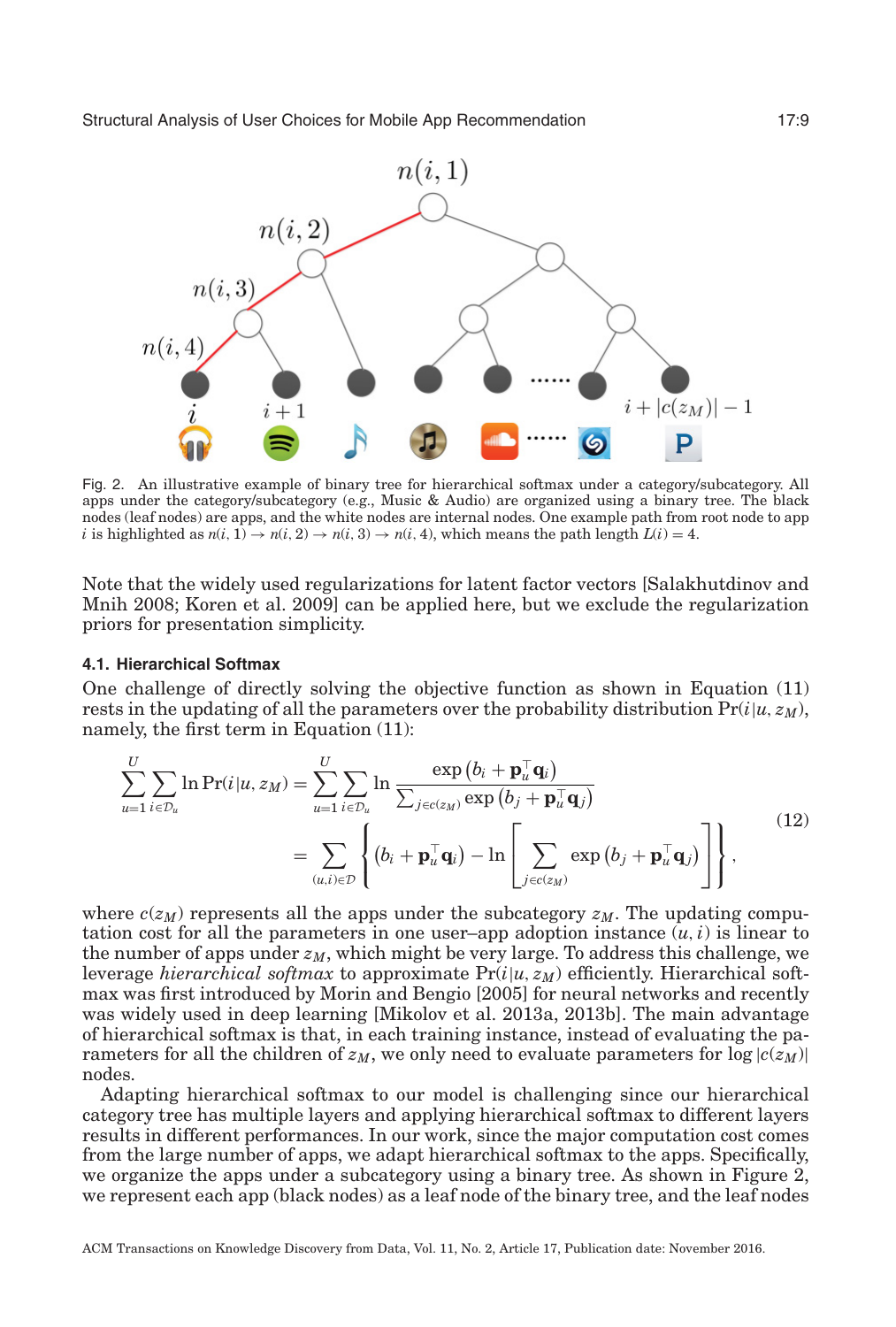are connected by internal nodes (white nodes). Let  $n(i, l)$  be the *l*th node on the path from the root of the binary tree to  $i$ , and let  $L(i)$  be the length of this path, and then  $n(i, 1)$  is the root and  $n(i, L(i)) = i$ . For each leaf node (i.e., an app), there exists a unique path from the root to the node. Let  $n(i, l + 1) = \text{left}(n(i, l))$  indicate that  $n(i, l + 1)$  is the left child node of  $n(i, l)$  and we define a sign function as follows:

$$
\mathbb{S}(n(i, l+1)) = \text{left}(n(i, l))) := \begin{cases} 1 & n(i, l+1) \text{ on left,} \\ -1 & \text{otherwise.} \end{cases}
$$
(13)

Let  $y_{u,n(i)}$  be the affinity score between user *u* and node  $n(i, l)$ , which is defined as

$$
y_{u,n(i,l)} = b_{n(i,l)} + \mathbf{p}_u^{\top} \mathbf{q}_{n(i,l)},
$$
\n(14)

where  $\mathbf{q}_{n(i,l)} \in \mathbb{R}^K$  is the latent factor vector and  $b_{n(i,l)}$  is the bias term for node  $n(i,l)$ . Intuitively, at each inner node  $n(i, l)$  in the hierarchical softmax binary tree, we assign the probability of moving left as

$$
\Pr(u, n(i, l+1) = \operatorname{left}(n(i, l))) = \sigma\big(b_{n(i, l)} + \mathbf{p}_u^{\top} \mathbf{q}_{n(i, l)}\big),\tag{15}
$$

where  $\sigma(x)$  is a sigmoid function defined as follows:

<span id="page-9-1"></span><span id="page-9-0"></span>
$$
\sigma(x) = \frac{1}{1 + e^{-x}}.\tag{16}
$$

Accordingly, the probability of moving right is

$$
\Pr(u, n(i, l+1) \neq \text{left}(n(i, l))) = 1 - \sigma(b_{n(i, l)} + \mathbf{p}_u^{\top} \mathbf{q}_{n(i, l)})
$$
  
=  $\sigma\big(-\big(b_{n(i, l)} + \mathbf{p}_u^{\top} \mathbf{q}_{n(i, l)}\big)\big).$  (17)

Combing Equations [\(15\)](#page-9-0) and [\(17\)](#page-9-1), we can derive the probability of moving from node  $n(i, l)$  to node  $n(i, l + 1)$  as

$$
\Pr(u, n(i, l) \to n(i, l+1)) = \sigma\left(\mathbb{S}(n(i, l+1)) = \text{left}(n(i, l))\right) \cdot \left(b_{n(i, l)} + \mathbf{p}_u^{\top} \mathbf{q}_{n(i, l)}\right)\right). \tag{18}
$$

As a result, by using the path  $n(i, 1) \rightarrow n(i, 2) \cdots \rightarrow n(i, L(i))$  in the defined hierarchical softmax binary tree, we approximate the probability  $Pr(i|u, z_M)$  as follows:

$$
\Pr(i|u, z_M) = \prod_{l=1}^{L(i)-1} \Pr(u, n(i, l) \to n(i, l+1))
$$
\n
$$
= \prod_{l=1}^{L(i)-1} \sigma(\mathbb{S}(n(i, l+1)) = \text{left}(n(i, l))) \cdot (b_{n(i,l)} + \mathbf{p}_u^{\top} \mathbf{q}_{n(i,l)})).
$$
\n(19)

Note that, instead of computing the affinity scores for all the apps under subcategory  $z_M$  to get the probability distribution  $Pr(i|u, z_M)$  as defined in Equation [\(12\)](#page-8-2), we only need to compute  $L(i) - 1$  times in the order of log  $|c(z_M)|$ . Also hierarchical softmax does not increase the number of parameters to be estimated. Instead of estimating parameters of  $|c(z_M)|$  apps, we only need to estimate the parameters for  $|c(z_M)| - 1$ internal nodes.

*Comments.* The binary tree built for hierarchical softmax is meant for computation efficiency purpose, which is different form the category tree  $\Gamma$  used for structural choice modeling.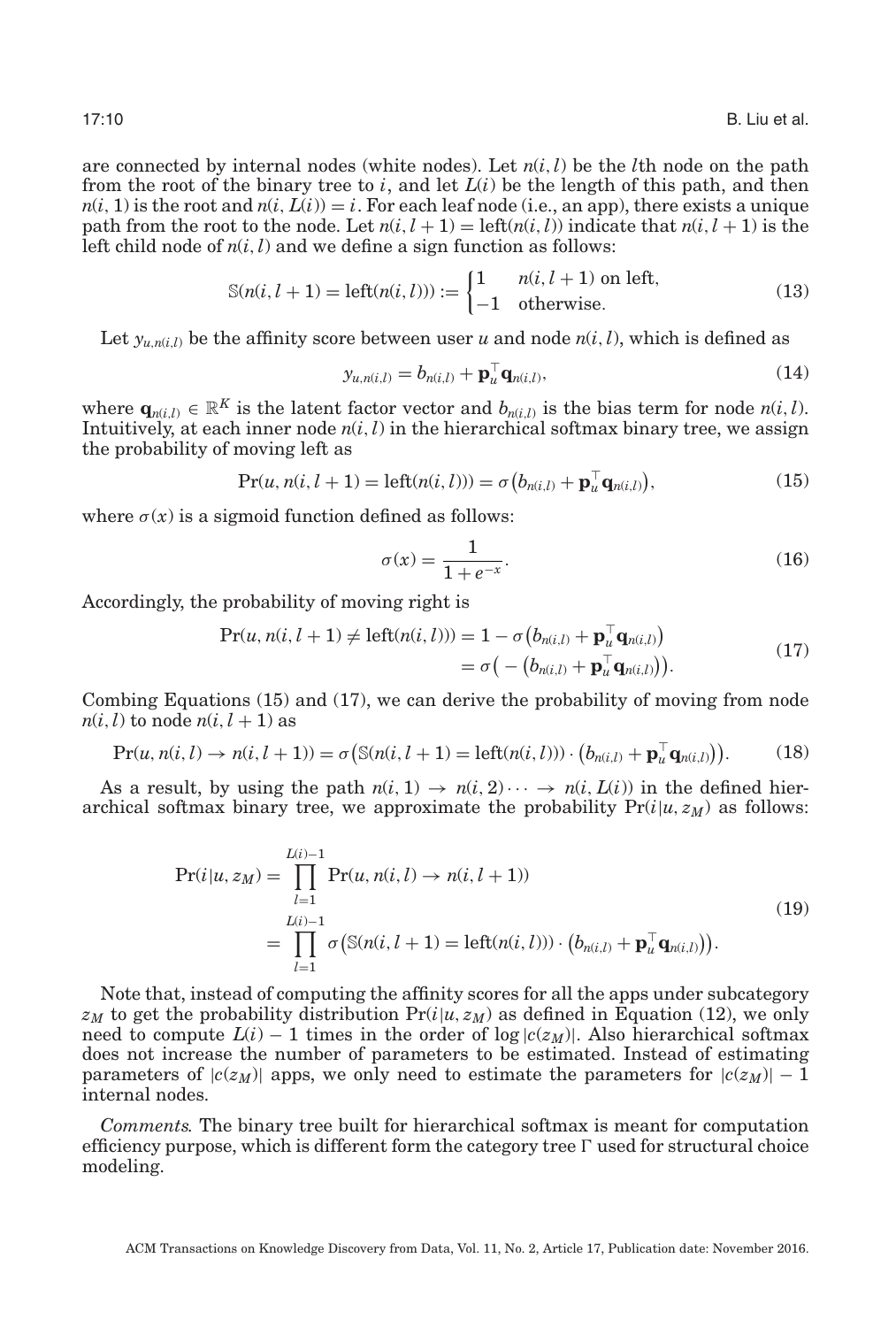# **4.2. Parameter Learning**

 $U$ 

After building the hierarchical softmax binary tree for each most outside subcategory node  $z_M$  in the category hierarchy, the unique structural path for user  $u$  to choose app *i* is extended as

$$
path_i = z_0 \to z_1 \cdots \to z_M \to n(i, 1) \cdots \to n(i, L(i)).
$$

We rewrite the log likelihood  $\ell(\Theta)$  and get the following objective function:

$$
\mathcal{O} = \sum_{u=1}^{U} \sum_{i \in \mathcal{D}_u} \sum_{l=1}^{L(i)-1} \ln \Pr(u, n(i, l) \to n(i, l+1))
$$
  
+ 
$$
\sum_{u=1}^{U} \sum_{i \in \mathcal{D}_u} \sum_{m=1}^{M} \ln \Pr(z_m | u, z_{m-1}) + \sum_{\substack{m=1 \\ \forall z \in \Gamma}} \ln \Pr(\mathbf{q}_{z_m} | \mathbf{q}_{z_{m-1}}, \sigma^2 \mathbf{I})
$$
  
= 
$$
\sum_{u=1}^{U} \sum_{i \in \mathcal{D}_u} \sum_{l=1}^{L(i)-1} \ln \sigma \left( \mathbb{S}(n(i, l+1) = \text{left}(n(i, l))) \cdot y_{u, n(i, l)} \right) + \sum_{u=1}^{U} \sum_{i \in \mathcal{D}_u} \sum_{m=1}^{M} \ln \frac{\exp (b_{z_m} + \mathbf{p}_{u}^{\top} \mathbf{q}_{z_m})}{\sum_{z' \in c(z_{m-1})} \exp (b_{z'} + \mathbf{p}_{u}^{\top} \mathbf{q}_{z})} + \sum_{\substack{m=1 \\ \forall z \in \Gamma}} \ln \mathcal{N}(\mathbf{q}_{z_m} | \mathbf{q}_{z_{m-1}}, \sigma^2 \mathbf{I}).
$$

Note that here we have an updated set of parameters to estimate, namely,  $\Theta =$  ${\bf p}_i$ ,  ${\bf q}_z$ ,  ${\bf q}_{n(i,l)}, b_z, b_{n(i,l)}\}$ . Instead of estimating  ${\bf p}_i$  and  $b_i$  for  $i \in \mathcal{I}$ , we estimate that of internal nodes  $n(i, l)$  in the hierarchical softmax binary trees.

We use the stochastic gradient ascent method to update the latent factor variables. Stochastic gradient ascent (descent) has been widely used for many machine learning tasks [Bottou [2010\]](#page-20-2). The main process involves randomly scanning training instances and iteratively updating parameters. In each iteration, we randomly sample a user– app adoption instance  $\langle u, i, \text{path}_i \rangle$ , and we maximize  $\mathcal{O}(\Theta)$  using the following update rule for  $\Theta$ :

$$
\Theta = \Theta + \epsilon \cdot \frac{\partial \mathcal{O}(\Theta)}{\partial \Theta},\tag{20}
$$

where  $\epsilon$  is a learning rate.

Specifically, given a user–app adoption instance  $\langle u, i, \text{path}_i \rangle$ , the gradient with respect to  $\mathbf{p}_u$  is

$$
\frac{\partial \mathcal{O}}{\partial \mathbf{p}_{u}} = \sum_{l=1}^{L(i)-1} \frac{\partial \ln \Pr(u, n(i, l) \to n(i, l+1))}{\partial \mathbf{p}_{u}} + \sum_{m=1}^{M} \frac{\partial \ln \Pr(z_{m}|u, z_{m-1})}{\partial \mathbf{p}_{u}}
$$
\n
$$
= \sum_{l=1}^{L(i)-1} \left( \mathbf{1}_{l+1} - \sigma(y_{u,n(i,l)}) \right) \cdot \mathbf{q}_{n(i,l)} + \sum_{m=1}^{M} \left( \mathbf{q}_{z_{m}} - \frac{\sum_{z' \in c(z_{m-1})} \exp \left( b_{z'} + \mathbf{p}_{u}^{\top} \mathbf{q}_{z'} \right) \cdot \mathbf{q}_{z'}}{\sum_{z' \in c(z_{m-1})} \exp \left( b_{z'} + \mathbf{p}_{u}^{\top} \mathbf{q}_{z'} \right)} \right). \tag{21}
$$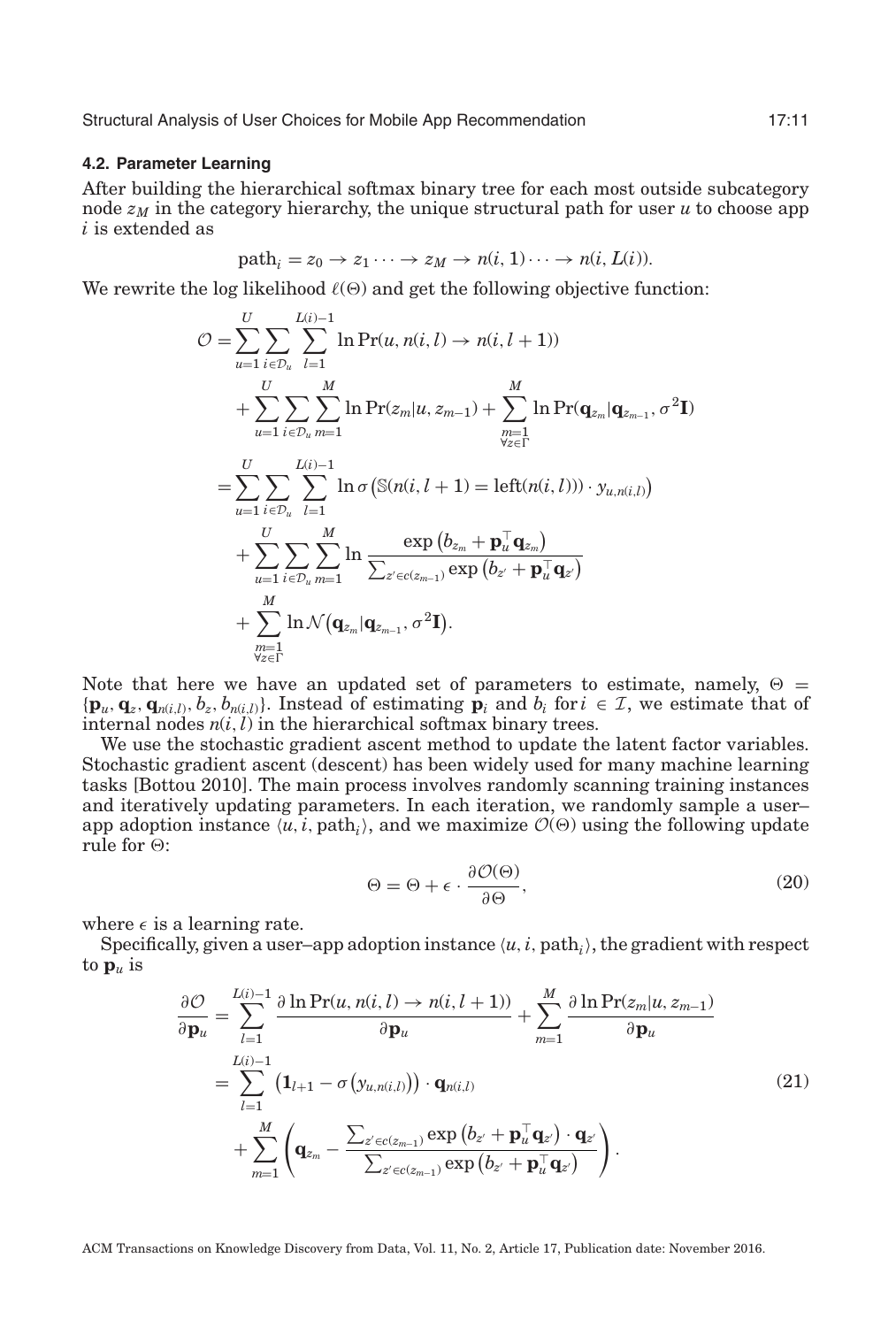Here,  $\mathbf{1}_{l+1}$  is an indicator function defined as

<span id="page-11-0"></span>
$$
\mathbf{1}_{l+1} := \begin{cases} 1 & \text{if } n(i, l+1) = \text{left}(n(i, l)), \\ 0 & \text{otherwise.} \end{cases} \tag{22}
$$

Before moving to the internal nodes, let us define another indicator function  $\mathbf{1}_{z \in \text{path}}$ which is defined as

$$
\mathbf{1}_{z \in \text{Path}_i} := \begin{cases} 1 & \text{if } z \text{ is in path}_i, \\ 0 & \text{other siblings nodes.} \end{cases} \tag{23}
$$

Then, for each internal node  $z \in \text{path}_i$  and its siblings, we have the gradient with respect to **q***<sup>z</sup>* as

$$
\frac{\partial \mathcal{O}}{\partial \mathbf{q}_z} = \sum_{l=1}^{L(z)} \frac{\partial \ln \Pr(z|u, \pi(z))}{\partial \mathbf{q}_z} + \sum_{\substack{m=1 \ \forall z \in \Gamma}}^M \frac{\partial \ln \Pr(\mathbf{q}_{z_m}|\mathbf{q}_{z_{m-1}}, \sigma^2 \mathbf{I})}{\partial \mathbf{q}_z}
$$
\n
$$
= \mathbf{1}_{z \in \text{path}_i} \cdot \mathbf{p}_u - \frac{\exp (b_z + \mathbf{p}_u^{\top} \mathbf{q}_z) \cdot \mathbf{p}_u}{\sum_{z' \in c(z_{m-1})} \exp (b_z + \mathbf{p}_u^{\top} \mathbf{q}_z)} - \frac{\mathbf{q}_z - \mathbf{q}_{\pi(z)}}{\sigma^2} - \frac{\sum_{z' \in c(z)} (\mathbf{q}_z - \mathbf{q}_{z'})}{\sigma^2}.
$$
\n(24)

Moreover, we have the gradient with respect to bias  $b_z$  as

$$
\frac{\partial \mathcal{O}}{\partial b_z} = \mathbf{1}_{z \in \text{Path}_i} - \frac{\exp\left(b_z + \mathbf{p}_u^{\top} \mathbf{q}_z\right)}{\sum_{z' \in c(z_{m-1})} \exp\left(b_{z'} + \mathbf{p}_u^{\top} \mathbf{q}_{z'}\right)}.
$$
(25)

Finally, for each node level  $l = \{1, 2, ..., L(i) - 1\}$  in the hierarchical softmax binary tree, we have the gradient with respect to  $\mathbf{q}_{n(i,l)}$  and  $b_{n(i,l)}$  as

$$
\frac{\partial \mathcal{O}}{\partial \mathbf{q}_{n(i,l)}} = (\mathbf{1}_{l+1} - \sigma(y_{u,n(i,l)})) \cdot \mathbf{p}_u
$$
\n(26)

$$
\frac{\partial \mathcal{O}}{\partial b_{n(i,l)}} = \mathbf{1}_{l+1} - \sigma(y_{u,n(i,l)}),\tag{27}
$$

where  $\mathbf{1}_{l+1}$  is the indicator function defined in Equation [\(22\)](#page-11-0). With gradients with respect to  $\Theta = {\bf p}_u, {\bf q}_z, {\bf q}_{n(i,l)}, b_z, b_{n(i,l)}$  being derived, we update  $\Theta$  using stochastic gradient ascent rule  $\Theta = \Theta + \epsilon \cdot \frac{\partial \mathcal{O}(\Theta)}{\partial \Theta}$ . We summarize the parameter estimation procedure in Algorithm 1.

#### **4.3. Complexity Analysis**

Note that in each iteration our SUCM has a linear time complexity  $O((\sum_{m=1}^{M} |L_m| +$  $log |c(z_M)| \times |D|$ , where  $|D|$  is the number of user–app adoption observations in the training dataset,  $|L_m|$  is the number of categories or subcategories in the category hierarchy level *m*, and  $\log |c(z_M)|$  is the logarithm of the number of apps under the most outside subcategory  $z_M$ , whose children nodes are apps. Therefore, the SUCM has the same complexity as the widely used latent factor models, which are usually linear to the number of observations  $|\mathcal{D}|$ . In most applications, value of  $(\sum_{m=1}^{M} |L_m| + \log |c(z_M)|)$  will not be a large number. For example, in our app recommendation application with a dataset collected from Google Play, the worst case of  $(\sum_{m=1}^{M}|L_m| + \log |c(z_M)|)$  is around 70.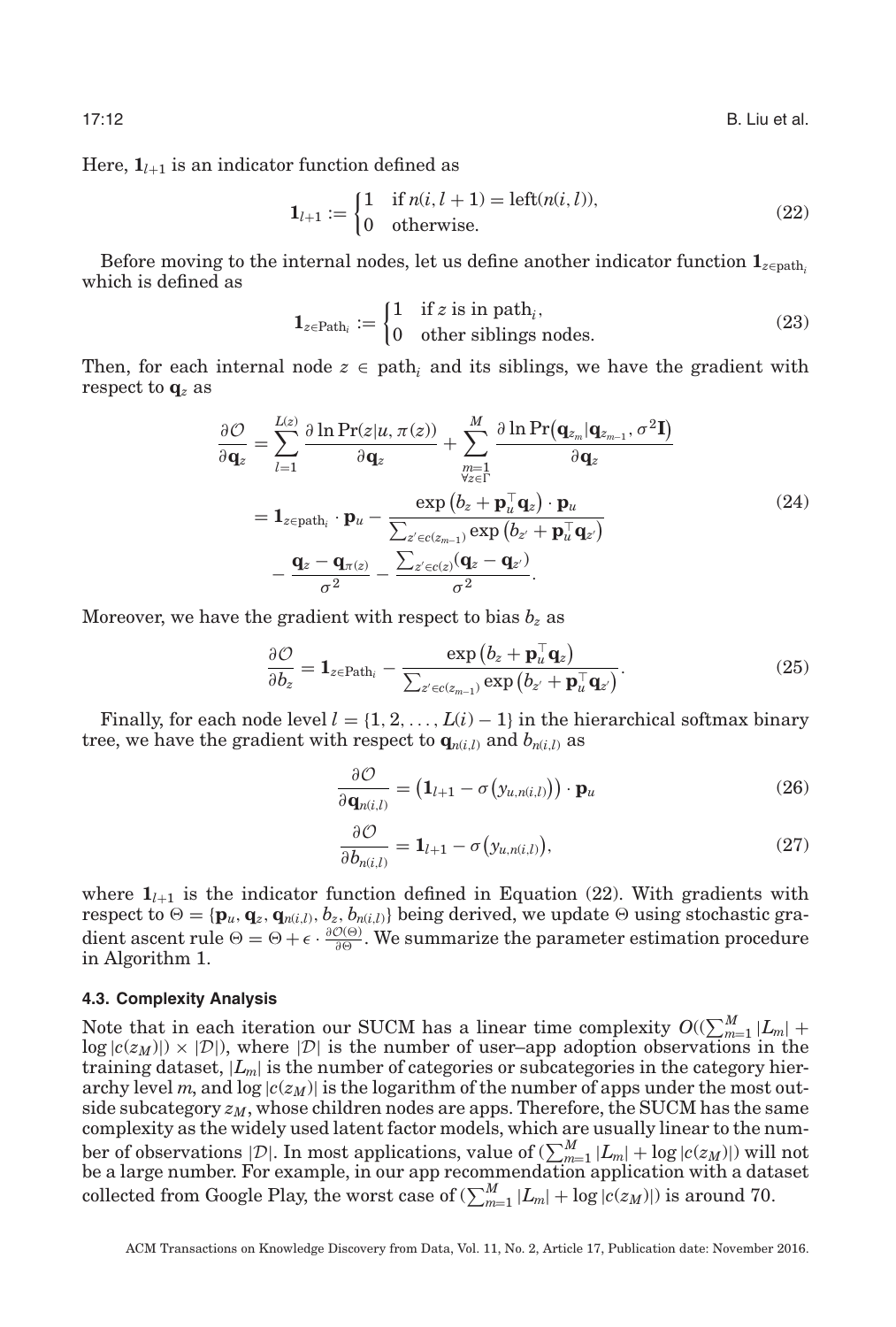**ALGORITHM 1:** Structural User Choice Model Estimation **Input:** category tree  $\Gamma$ , user-app adoption observations  $\mathcal{D} = \{(u, i)\}\)$ , learning rate  $\epsilon$ . **Output:** optimal  $\Theta = {\bf p}_u, {\bf q}_z, {\bf q}_{n(i,l)}, b_z, b_{n(i,l)}\}$ **begin for** each most outside subcategory node  $z_M$  **do** build a binary tree for hierarchical softmax **end** Initialize  $\Theta$ **repeat** sample a user–app adoption instance  $\langle u, i, \text{path}_i \rangle$ // update user latent factor  $\mathbf{p}_u \leftarrow \mathbf{p}_u + \epsilon \cdot \frac{\partial \mathcal{O}}{\partial \mathbf{p}_u}$  (Equation (21)) // update internal node latent factor **for** each internal node  $z \in$  path<sub>i</sub> and its siblings **do**  $\mathbf{q}_z \leftarrow \mathbf{q}_z + \epsilon \cdot \frac{\partial \mathcal{O}(\Theta)}{\partial \mathbf{q}_z}$  (Equation (24))  $b_z \leftarrow b_z + \epsilon \cdot \frac{\partial \mathcal{O}(\Theta)}{\partial b_z}$  (Equation (25)) **end** // update hierarchical softmax binary tree node latent factor **for** *for* each node level  $l = \{1, \ldots, L(i) - 1\}$  **do**  $\mathbf{q}_{n(i,l)} \leftarrow \mathbf{q}_{n(i,l)} + \epsilon \cdot \frac{\partial \mathcal{O}(\Theta)}{\partial \mathbf{q}_{n(i,l)}}$  (Equation (26))  $b_{n(i,l)} \leftarrow b_{n(i,l)} + \epsilon \cdot \frac{\partial \mathcal{O}(\Theta)}{\partial b_{n(i,l)}}$  (Equation (27)) **end until** *convergence or reach max iter* **return**  $\hat{\Theta}$ 

**end**

# **5. EXPERIMENTS**

This section presents an empirical evaluation of the performances of our model and previous methods. All the experiments are performed on a large-scale real-world app adoption dataset that we collected from Google Play.

# **5.1. Dataset Collection**

The Google Play is a centralized marketplace where all apps are organized in a predefined category tree. Apps are organized into 27 categories, and the category *Games* is further divided into 18 subcategories. Also Google Play has both free and paid apps. Users can review (i.e., rate or like) apps on Google Play. A user's review about apps he/she used are publicly available. Once we obtain the Google ID of a user, we can locate all apps the user has reviewed. Therefore, we first obtained a list of Google user IDs from the dataset shared from Gong et al. [\[2012\]](#page-20-3) and wrote a crawler to collect the list of apps that had been reviewed by these users. For each retrieved app, we crawled its category and subcategory information from Google Play.

We treated a user having adopted an app if the review score, whose value is from one to five, is greater or equal to three. After excluding users who have adopted less than 40 apps to avoid cold start problem, we obtained a dataset with 52,483 users, 26,426 apps, and 3,286,156 review observations. The resulting user–app adoption matrix has a sparsity as high as 99.76% and each user adopts 62.61 apps on average, which is a very small fraction of all the apps. Table [II](#page-13-1) shows some basic statistics of our dataset.

Since only 11.11% of all the apps in our dataset are paid apps, we do not distinguish between paid and free apps when constructing the hierarchical category tree -. The 26, 426 apps are categorized into 25 categories (the categories *Live Wallpaper*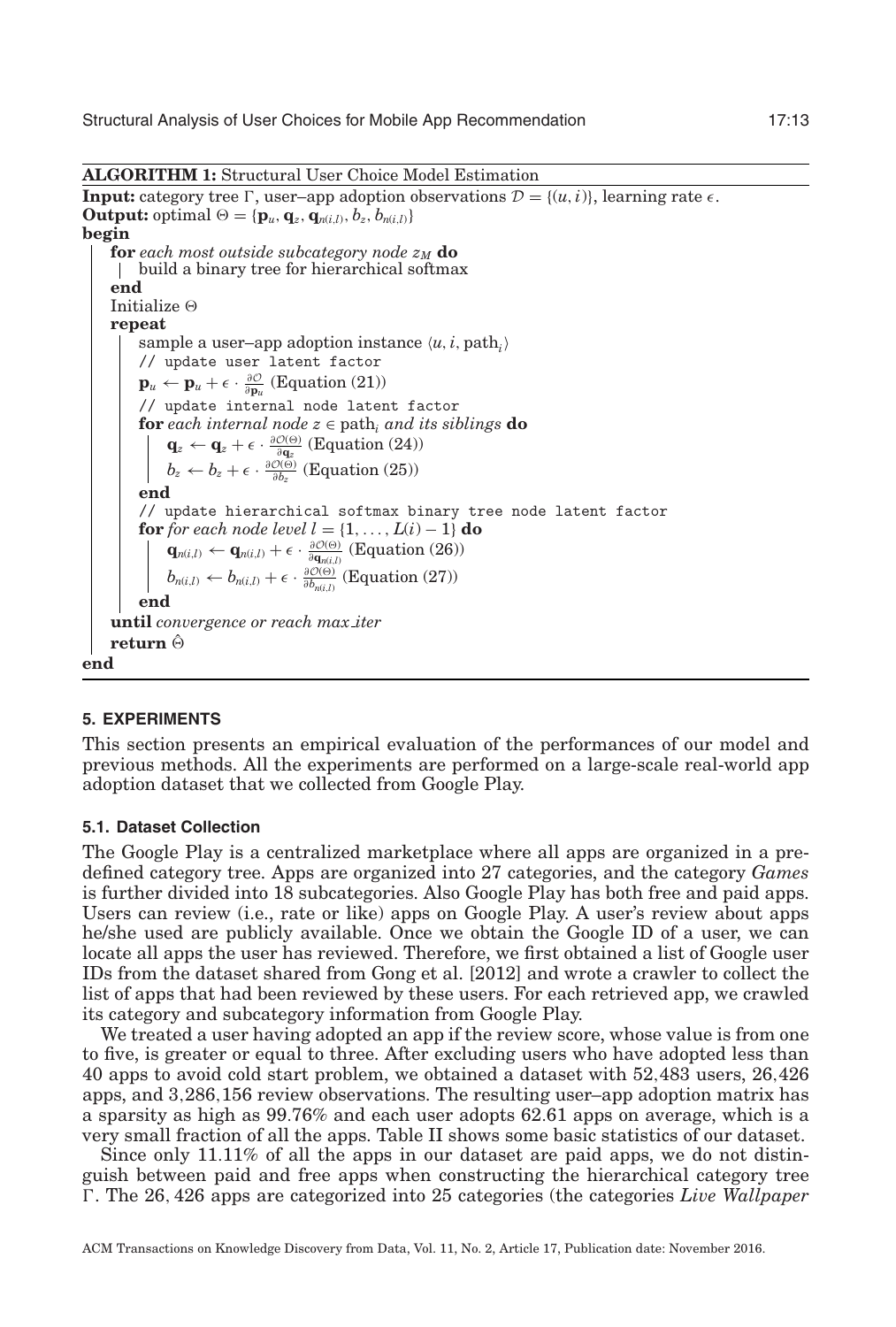<span id="page-13-2"></span><span id="page-13-1"></span>

Table II. Data Description

(a) Category

(b) Games

Fig. 3. App distributions in the category hierarchy. (a) App distributions in app categories, and (b) app distributions in *Games* subcategory.

and *Widgets* defined by Google Play do not appear in our dataset). Figure [3](#page-13-2) shows the detailed app distributions in different categories and the subcategories of Games. We observe that game apps take the highest percentage, accounting for 26.85% of all the apps; *Arcade* (20.46%), *Puzzle* (16.50%), and *Casual* (12.35%) are among the top three subcategories in *Games*, accounting for 49.31% of all the game apps.

#### **5.2. Compared Approaches**

We compare our SUCM with the following recommendation models.

—Logistic Latent Factor Model (LLFM) [Agarwal and Chen [2009\]](#page-20-0). LLFM was designed to model binary response using a cross-entropy loss function. In our problem, we adapt LLFM to solve the following optimization problem:

<span id="page-13-0"></span>
$$
\underset{\mathbf{P},\mathbf{Q},\mathbf{b}}{\arg\min} \sum_{u,i\in\mathcal{D}} \ln\left(1+\exp\left(-\left(\mathbf{p}_u^{\top}\mathbf{q}_i+b_i\right)\right)\right)+\lambda_U \sum_{u\in\mathcal{U}} ||\mathbf{p}_u||_2^2+\lambda_I \sum_{i\in\mathcal{I}} ||\mathbf{q}_i||_2^2+\lambda_b \sum_{i\in\mathcal{I}} b_i^2,
$$

where parameters  $\lambda_U$ ,  $\lambda_I$ , and  $\lambda_b$  are regularization weights for users, items, and item bias, respectively.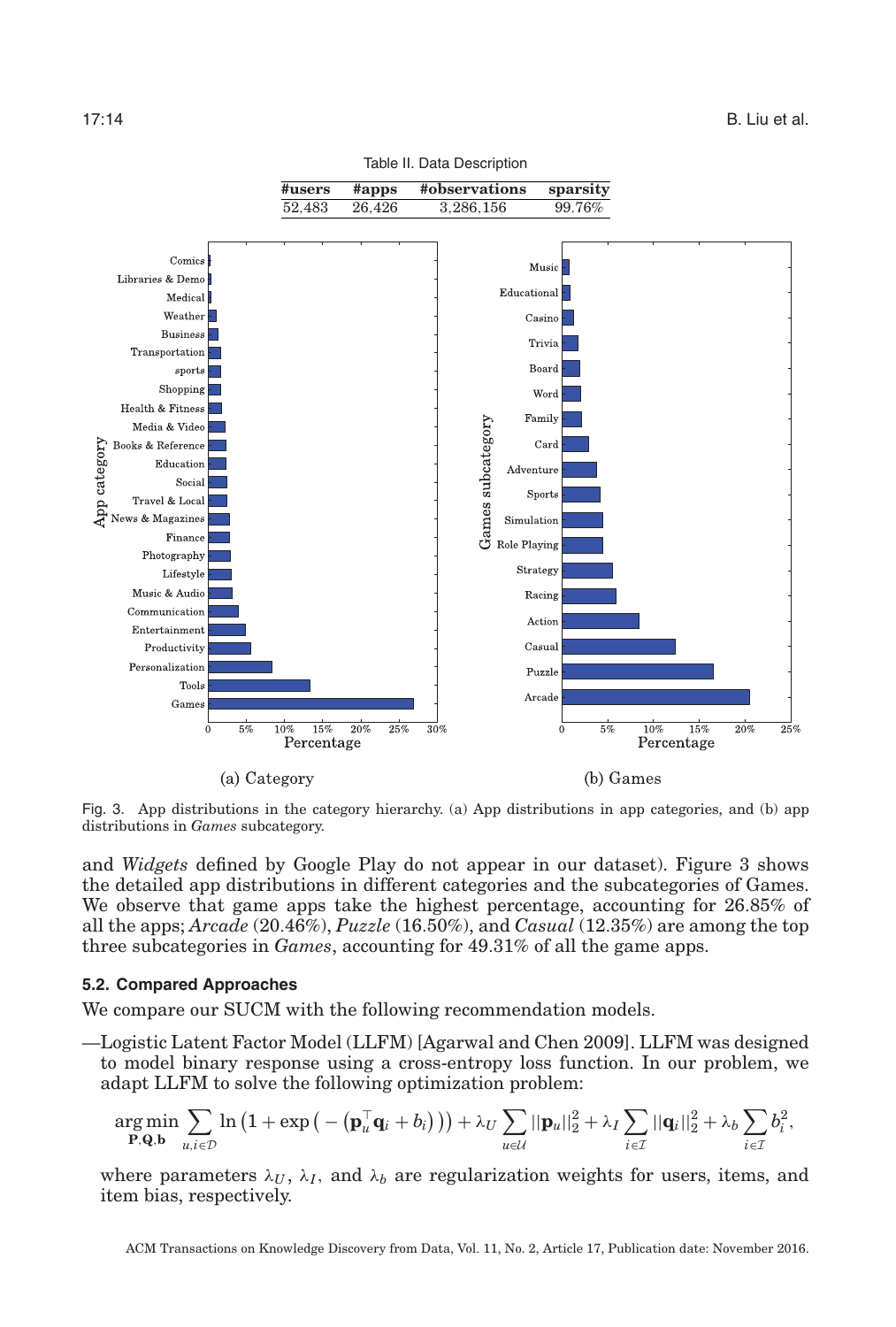—Probabilistic Matrix Factorization with negative samples  $(PMF_{Neg})$  [Salakhutdinov and Mnih [2008\]](#page-21-3). PMF is a standard latent factor model that is widely used for recommendations. We adapt PMF to our problem, i.e., we solve the following problem:

$$
\underset{\mathbf{P},\mathbf{Q},\mathbf{b}}{\arg\min} \sum_{u,i\in\mathcal{D}}\left(y_{ui}-\left(\mathbf{p}_{u}^{\top}\mathbf{q}_{i}+b_{i}\right)\right)^{2}+\lambda_{U}\sum_{u\in\mathcal{U}}||\mathbf{p}_{u}||^{2}+\lambda_{I}\sum_{i\in\mathcal{I}}||\mathbf{q}_{i}||^{2}+\lambda_{b}\sum_{i\in\mathcal{I}}b_{i}^{2}.
$$

However, we only have positive adopted instance  $(u, i)$  that is treated as  $y_{ui} = 1$ . Thus, for each instance  $(u, i)$ , we sample a certain number of negative instances  $\{(u, j)\}$  and treat them as  $y_{uj} = 0$ . We denote this modified PMF as  $\text{PMF}_{\text{Neg}}$ . Note that  $\text{PMF}_{\text{Neg}}$ is similar to the sample-based one-class collaborative filtering methods [Pan et al. [2008;](#page-21-11) Hu et al. [2008\]](#page-20-4).

- —*SVDFeature* [Chen et al. [2012\]](#page-20-1). SVDFeature is a feature-based latent factor model for recommendation settings with auxiliary information. We use category information as the auxiliary information for SVDFeature.
- —*LibFM* [Rendle [2010,](#page-21-5) [2012\]](#page-21-6). LibFM is a software implementation for factorization machines (FM) [Rendle [2010\]](#page-21-5) that models all interactions between variables (e.g., user, item, and auxiliary information). We also use category information as the auxiliary information and choose the two-way FM. One major difference between FM and SVDFeature is that SVDFeature only considers the interactions between user features and item features, whereas FM models all the interactions among all the available information.
- —Bayesian Personalized Ranking (BPR) [Rendle et al. [2009\]](#page-21-12). BPR was first proposed to model personalized ranking with implicit feedback by treating observed user– item pairs as positive instances and sampling some of the unseen user–item pairs as negative instances. Given the preference triples  $\mathcal{D} = \{(u, i, j)|i \succ j\}$ , where  $i \succ j$ indicates user  $u$  prefers item  $i$  than item  $i$ , BPR aims at maximizing the following optimization criterion:

$$
\arg \max_{\mathbf{P},\mathbf{Q},\mathbf{b}} \left\{ \ln \prod_{(u,i,j)\in\mathcal{D}} \Pr((u,i,j)|i \succ_u j) \Pr(\Theta) \right\} \n= \arg \max_{\mathbf{P},\mathbf{Q},\mathbf{b}} \left\{ \ln \prod_{(u,i,j)\in\mathcal{D}} \sigma(y_{ui} - y_{uj}|\Theta) \Pr(\Theta) \right\},
$$

where  $\sigma(\cdot)$  is the sigmoid function  $\sigma(x) = \frac{1}{1+e^{-x}}$ , and Pr( $\Theta$ ) are Gaussian priors for the parameters.

—CCF [Yang et al. [2011\]](#page-22-0): Given an offer set, CCF models user–item choice behavior by encoding a local competition effect to improve recommendation performances. For each instance  $(u, i)$ , we sample a certain number of negative instances to formulate the offer sets  $\{(u, i, \mathcal{A}(i))\}$  as described in Yang et al. [\[2011\]](#page-22-0). Given collections of choice decision-making records  $\mathcal{D} = \{(u, i, \mathcal{A}(i))\}\)$ , CCF estimates the latent factors and the item bias terms by solving following optimization problem:

$$
\arg\min_{\mathbf{P},\mathbf{Q},\mathbf{b}} \left\{ \sum_{(u,i,\mathcal{A}(i))\in\mathcal{D}} \ln \left[ \sum_{j\in\mathcal{A}(i)} \exp \left( \mathbf{p}_u^{\top} \mathbf{q}_j + b_j \right) \right] - \left( \mathbf{p}_u^{\top} \mathbf{q}_i + b_i \right) \right\} + \lambda_U \sum_{u\in\mathcal{U}} ||\mathbf{p}_u||_2^2 + \lambda_I \sum_{i\in\mathcal{I}} ||\mathbf{q}_i||_2^2 + \lambda_b \sum_{i\in\mathcal{I}} b_i^2 \right\}.
$$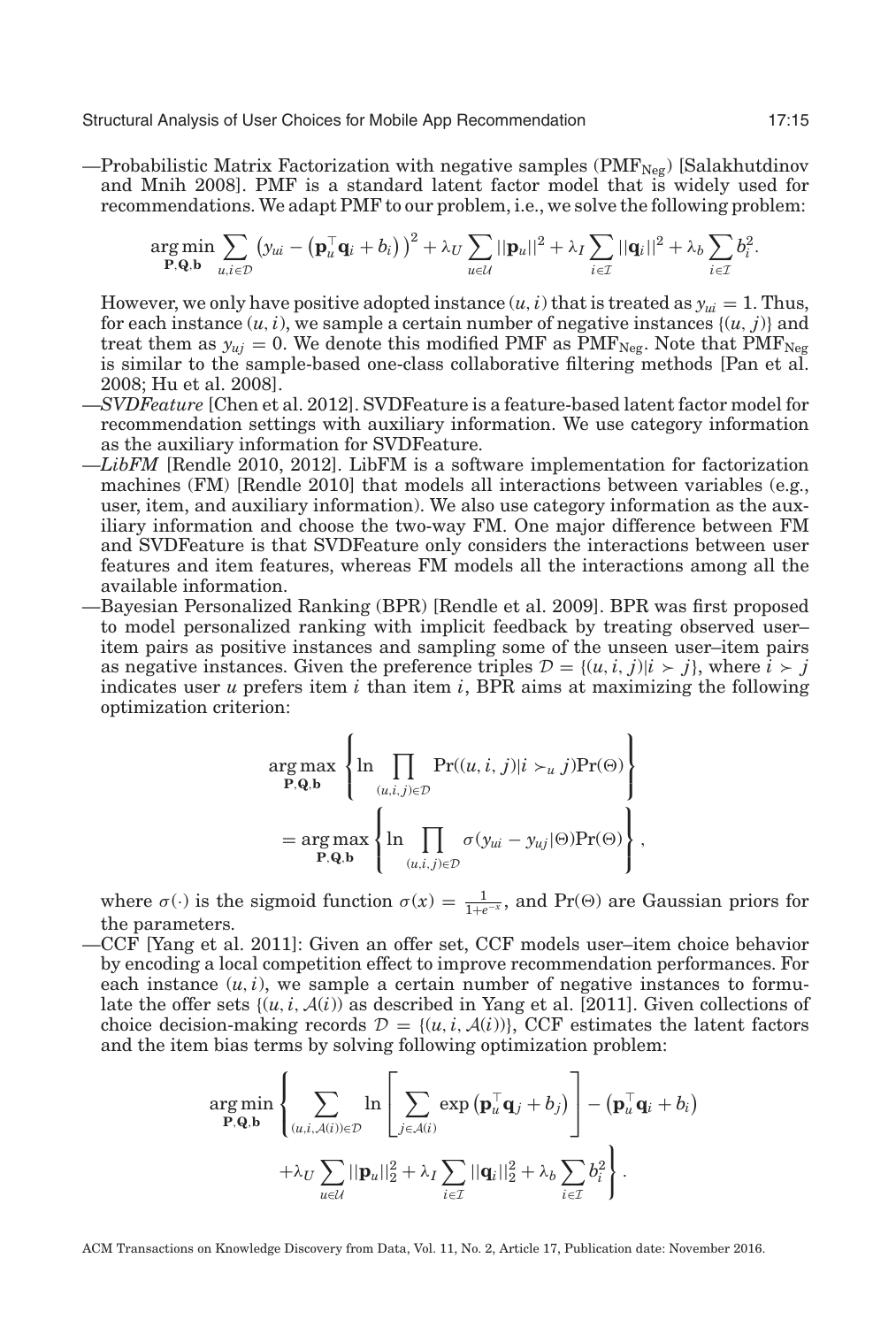*Implementations, training, and testing*. All models are implemented with a stochastic gradient ascent/descent optimization method with an annealing procedure to discount Learning rate  $\epsilon$  at the iteration nIter with  $\epsilon^{nIter} = \epsilon \frac{v}{v+nIter-1}$  by setting  $v = 50$ . The learning rate  $\epsilon$  and the regularization weights are set by cross validation. All parameters are initialized by a Gaussian distribution  $\mathcal{N}(0, 0.1)$ . We randomly sample 80% of adopted apps of each user as the training dataset, and we use the remaining adopted apps for testing.

# **5.3. Evaluation Metrics**

In this implicit feedback app recommendation setting, we present each user with *N* apps that have the highest predicted affinity values but are not adopted by the user in the training phase, and we evaluate different approaches based on which of these apps were actually adopted by the user in the test phase. More specifically, we adopt a variety of widely used metrics to evaluate different approaches. In the following, we elaborate each metric.

Precision and Recall Given a top-N recommendation list  $C_{N,\text{rec}}$ , precision and recall are defined as

$$
Precision@N = \frac{|C_{N, \text{rec}} \cap C_{adopted}|}{N}
$$
  
\n
$$
Recall@N = \frac{|C_{N, \text{rec}} \cap C_{adopted}|}{|C_{adopted}|},
$$
\n(28)

where  $C_{\text{adopted}}$  are the apps that a user has adopted in the test data. The precision and recall for the entire recommender system are computed by averaging the precision and recall over all the users, respectively.

*F-measure*. F-measure balances between precision and recall. We consider the  $F_\beta$ metric, which is defined as

$$
F_{\beta} = (1 + \beta^2) \cdot \frac{\text{Precision} \times \text{Recall}}{\beta^2 \cdot \text{Precision} + \text{Recall}},\tag{29}
$$

where  $\beta$  < 1 indicates more emphasis on precision than recall. In our experiments, we use  $F_\beta$  metric with  $\beta = 0.5$ .

*Mean Average Precision*. Average precision (AP) is a ranked precision metric that gives larger credit to correctly recommended apps in higher positions. AP@N is defined as the average of precisions computed at all positions with an adopted app, namely,

$$
AP@N = \frac{\sum_{k=1}^{N} P(k) \times rel(k)}{\min\{N, |C_{\text{adopted}}|\}},
$$
\n(30)

where  $P(k)$  is the precision at cut-off k in the top-N list  $C_{N,\text{rec}}$ , and rel(k) is an indicator function equaling 1 if the app at rank *k* is adopted, otherwise zero. Finally, mean average precision (MAP@N) is defined as the mean of the AP scores for all users.

*Normalized Discounted Cumulative Gain*. NDCG is a ranked precision metric that gives larger credit to correctly recommended apps in higher positions. Specifically, the discounted cumulative gain (DCG) given a cut-off *N* is calculated by

$$
DCG_N = \sum_{i=1}^{N} \frac{2^{\text{rel}_i} - 1}{\log_2(i+1)},
$$
\n(31)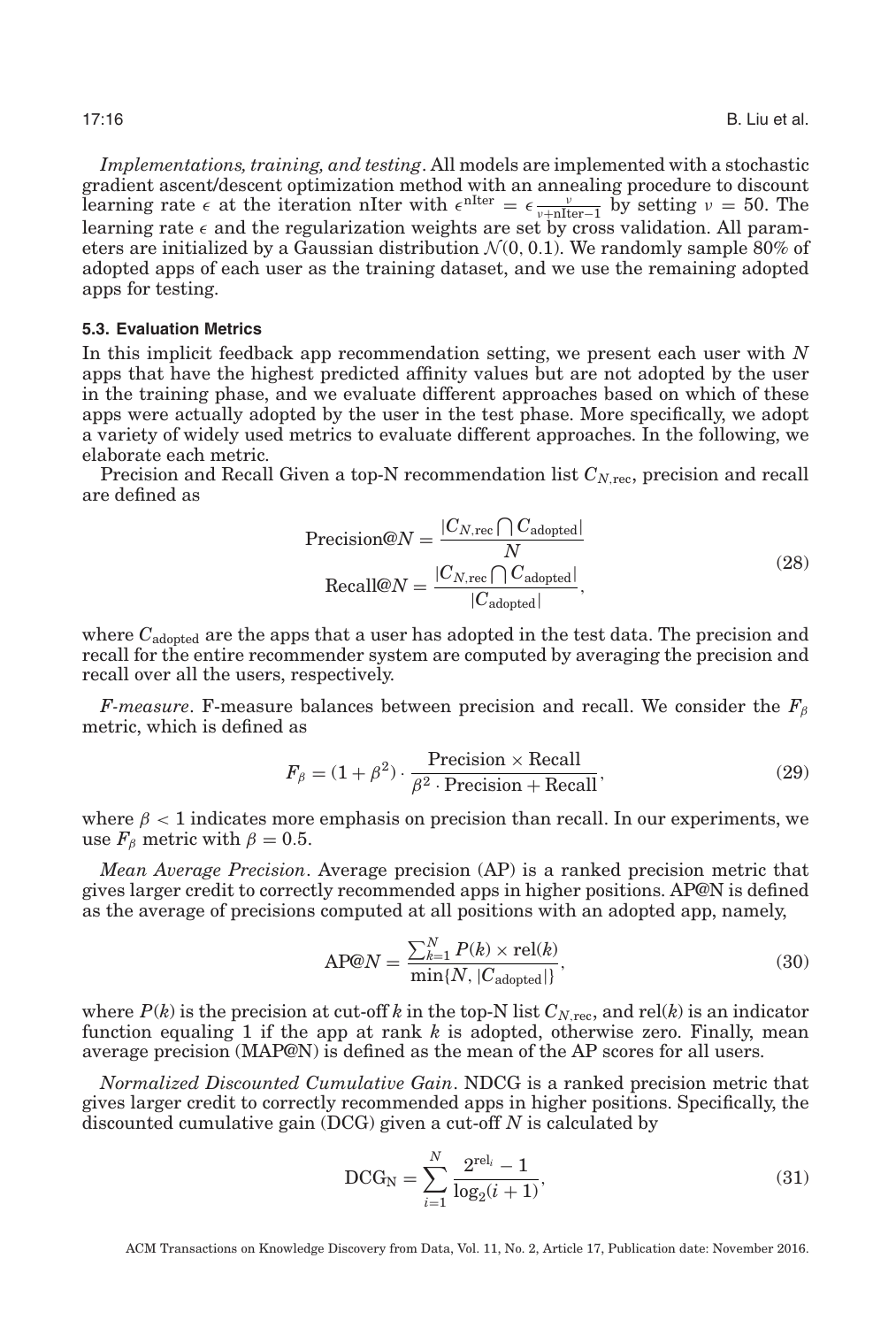

<span id="page-16-1"></span>



<span id="page-16-2"></span>

<span id="page-16-0"></span>Fig. 5. Recall @N with different latent dimensions *K*.

where  $rel_i$  is the relevance score, which is binary. Then, the NDCG@N is computed as  $NDCG@N =$  $\frac{\text{DCG}_{N}}{\text{IDCG}_{N}}$ , where IDCG<sub>N</sub> is the DCG<sub>N</sub> value of the ideal ranking list. The NDCG for the entire recommender system is computed by averaging the NDCG over all the users.

# **5.4. Performance Comparisons**

In this subsection, we present the performance comparisons on top-N performances between our proposed SUCM and the baseline methods. We compare various approaches with three latent dimensions  $K = 20, K = 30$ , and  $K = 50$ , and four top-N values  $N = 1, 3, 5, 10.$ 

Figures [4,](#page-16-1) [5,](#page-16-2) and [6,](#page-17-0) respectively, show the precision@N, recall@N, and  $F_\beta$ @N of all compared approaches on our dataset. We find that our approach consistently and substantially outperforms the previous methods for different *N* and different *K*. Moreover, we observe that negative sampling-based methods  $PMF_{Neg}$  and BPR outperform LLFM that considers only positive instances for all the three considered number of latent dimensions. This is because LLFM polarizes toward the positive response values, and the learned recommendation model would predict positive for almost all unseen items and yield poor ranking performances. However,  $PMF_{Neg}$  and BPR mitigate the issue of LLFM via sampling unseen items as negative instances. Although  $PMF_{Neg}$  and BPR achieve close performances for top-1 recommendations, BPR works slightly better than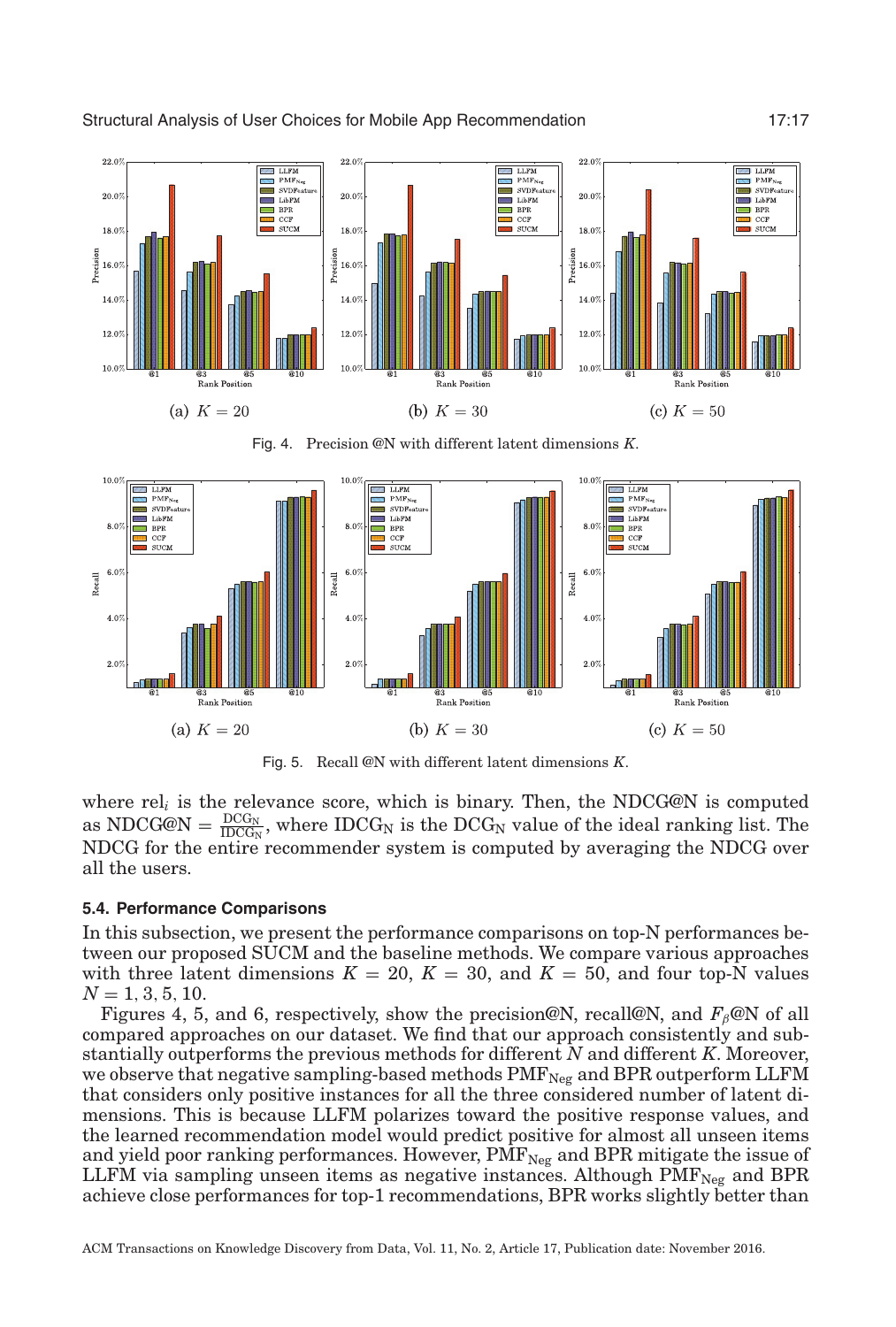<span id="page-17-0"></span>

Fig. 6. F-measure  $F_\beta$ @N with different latent dimensions *K* ( $\beta = 0.5$ ).

<span id="page-17-1"></span>

| K  | <b>MAP</b> | LLFM   | $\rm \overline{PMF}_{Neg}$ | <b>SVDFeature</b> | LibFM  | <b>BPR</b> | CCF    | <b>SUCM</b> |
|----|------------|--------|----------------------------|-------------------|--------|------------|--------|-------------|
| 20 | @1         | 15.69% | 17.30%                     | 17.69%            | 17.94% | 17.61%     | 17.68% | 20.69%      |
|    | @3         | 10.38% | 11.29%                     | 11.72%            | 11.82% | 11.64%     | 11.69% | 13.40%      |
|    | @5         | 8.17%  | 8.73%                      | 9.00%             | 9.07%  | 8.95%      | 8.99%  | 10.11%      |
|    | @10        | 5.49%  | 5.69%                      | 5.85%             | 5.88%  | 5.84%      | 5.85%  | 6.40%       |
| 30 | @1         | 14.99% | 17.33%                     | 17.83%            | 17.85% | 17.73%     | 17.78% | 20.66%      |
|    | @3         | 10.07% | 11.46%                     | 11.71%            | 11.78% | 11.72%     | 11.70% | 13.23%      |
|    | @5         | 7.97%  | 8.89%                      | 9.01%             | 9.05%  | 9.00%      | 9.00%  | 9.97%       |
|    | @10        | 5.38%  | 5.80%                      | 5.85%             | 5.87%  | 5.86%      | 5.86%  | $6.33\%$    |
| 50 | @1         | 14.41% | 16.83%                     | 17.71%            | 17.96% | 17.63%     | 17.77% | 20.40%      |
|    | @3         | 9.71%  | 11.23%                     | 11.74%            | 11.77% | 11.67%     | 11.72% | 13.25%      |
|    | @5         | 7.71%  | 8.77%                      | 9.01%             | 9.03%  | 8.94%      | 8.99%  | 10.05%      |
|    | @10        | 5.25%  | 5.76%                      | 5.84%             | 5.86%  | 5.84%      | 5.85%  | 6.36%       |

Table III. MAP@N with Different Latent Dimensions  $K$ 

 $\text{PMF}_{\text{Neg}}$  for top-3, top-5, and top-10 recommendations. Moreover, CCF further slightly outperforms BPR in most cases. This is because CCF captures the local competition by a softmax of the chosen item over the offer set. Our proposed SUCM further improves upon CCF with significant margins for all the three evaluation metrics. For example, SUCM improves upon CCF with around 3% in terms of top-1 precision.

Besides, previous work [Chen et al. [2012;](#page-20-1) Rendle [2010,](#page-21-5) [2012\]](#page-21-6) showed that latent factor-based recommendation could be improved by incorporating auxiliary information such as item features and context information. However, we observe that, by treating category information as auxiliary information, these methods (e.g., SVDFeature and LibFM) can only gain marginal improvements in terms of top N recommendation performances. Compared with counterpart method  $\text{PMF}_{\text{Neg}}$  without auxiliary information, SVDFeature can only gain around 0.4% improvement and LibFM can only gain around 0.6% improvement in terms of top-1 precision, respectively. We argue that category information, treated as auxiliary feature, is not fine grained enough to discriminate user preferences. Quite differently, SUCM leverages the hierarchical structure of category information to better profile user interest preferences.

Precision, recall, and F-measure do not consider the ranking positions of correctly recommended apps. So we further adopt MAP and NDCG to provide more fine-grained understanding of these recommendation approaches. Intuitively, MAP and NDCG give larger credits to correctly recommended apps that are in higher ranking positions. Tables [III](#page-17-1) and [IV,](#page-18-0) respectively, show the MAP@N and NDCG@N of all compared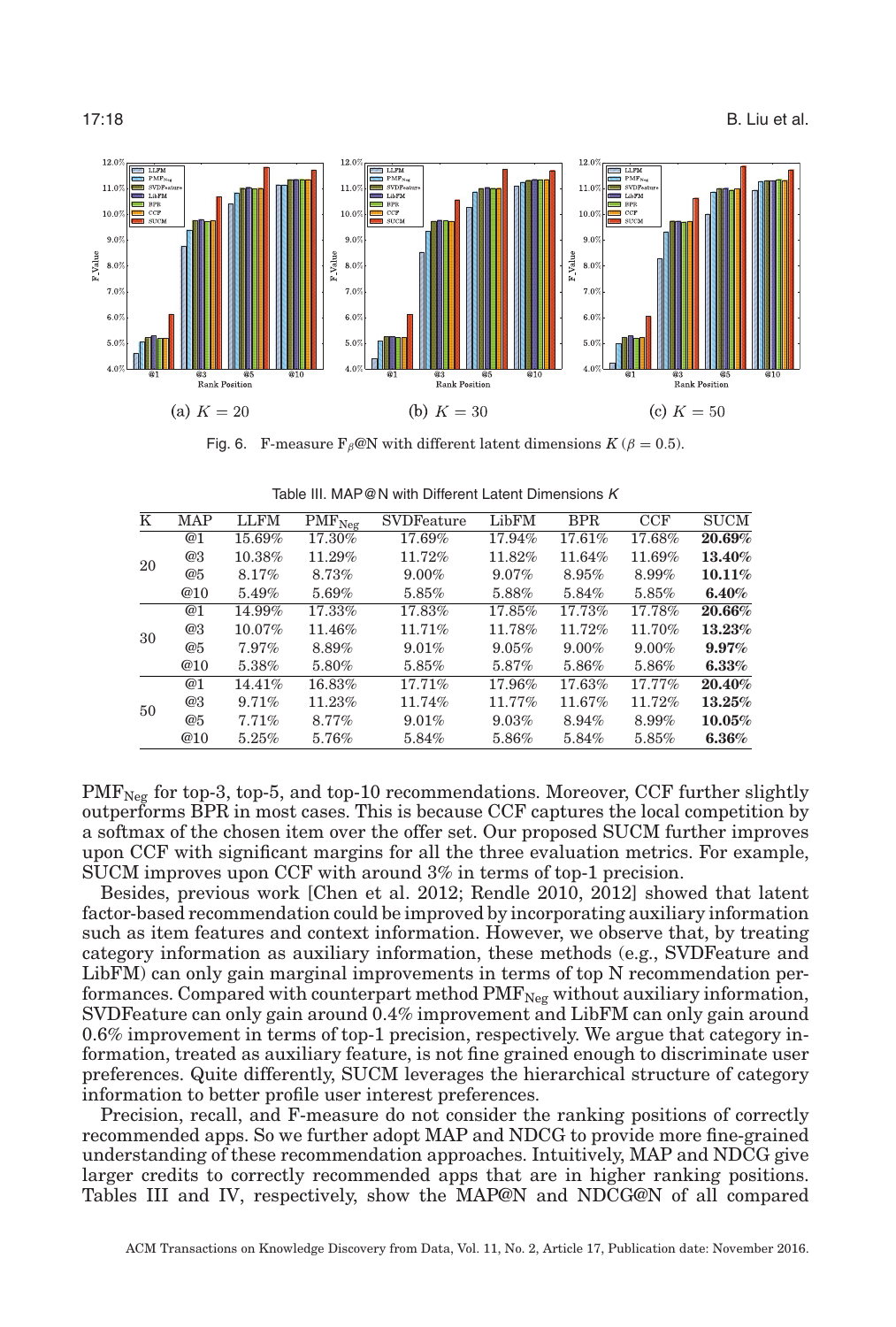<span id="page-18-0"></span>

| K  | <b>NDCG</b> | LLFM   | $\overline{\mathrm{PMF}}_{\mathrm{Neg}}$ | <b>SVDFeature</b> | LibFM  | <b>BPR</b> | CCF    | <b>SUCM</b> |
|----|-------------|--------|------------------------------------------|-------------------|--------|------------|--------|-------------|
| 20 | @1          | 15.69% | 17.30%                                   | $17.69\%$         | 17.94% | 17.61%     | 17.68% | 20.69%      |
|    | @3          | 14.83% | 15.96%                                   | 16.54%            | 16.64% | 16.45%     | 16.52% | 18.40%      |
|    | @5          | 14.17% | 14.94%                                   | 15.29%            | 15.36% | 15.23%     | 15.28% | 16.72%      |
|    | <b>@10</b>  | 12.69% | 12.99%                                   | 13.27%            | 13.30% | 13.26%     | 13.26% | 14.11%      |
| 30 | @1          | 14.99% | 17.33%                                   | 17.83%            | 17.85% | 17.73%     | 17.78% | 20.66%      |
|    | @3          | 14.41% | 16.00%                                   | 16.52%            | 16.59% | 16.54%     | 16.52% | 18.24%      |
|    | @5          | 13.89% | 15.04%                                   | 15.29%            | 15.34% | 15.28%     | 15.30% | 16.61%      |
|    | @10         | 12.53% | 13.10%                                   | 13.26%            | 13.29% | 13.27%     | 13.28% | 14.07%      |
|    | @1          | 14.41% | 16.83%                                   | 17.71%            | 17.96% | 17.63%     | 17.77% | 20.40%      |
| 50 | @3          | 13.96% | 15.87%                                   | 16.54%            | 16.58% | 16.47%     | 16.52% | 18.23%      |
|    | @5          | 13.51% | 14.96%                                   | 15.28%            | 15.33% | 15.21%     | 15.26% | 16.68%      |
|    | @10         | 12.29% | 13.08%                                   | 13.24%            | 13.27% | 13.26%     | 13.25% | 14.07%      |

Table IV. NDCG@N with Different Latent Dimensions K

approaches. Again, we observe consistent and substantial improvements of our SUCM upon previous methods.

*Summary*. Through extensive evaluations, we found that our method SUCM consistently and substantially outperforms previous methods in terms of a variety of evaluation metrics. We argue that SUCM achieves this performance gain by learning fine-grained user preferences via leveraging the hierarchical category tree of apps and capturing the competitions between apps.

#### **6. RELATED WORK**

Our work is related to two research fields, personalized recommendation methodology and mobile app recommendation.

*Recommendation methodology*. The most popular model-based approaches are based on the latent factor models [Salakhutdinov and Mnih [2008;](#page-21-3) Koren et al. [2009;](#page-21-7) Agarwal and Chen [2009;](#page-20-0) Wu et al. [2016\]](#page-22-1). For the binary implicit feedback setting, models such as LLFM use cross-entropy loss [Agarwal and Chen [2009\]](#page-20-0), but it is still apt to obtain an estimator that would polarize toward the positive response values, thus leading to limited top N performances. Negative sampling provides an alternative by sampling a certain number of unseen items as negative samples. Then, standard latent factor models such as PMF [Salakhutdinov and Mnih [2008\]](#page-21-3) can be adopted. Hu et al. [\[2008\]](#page-20-4) proposed to treat implicit data as indication of positive and negative preferences associated with vastly varying confidence levels on the objective function. Pan et al. [\[2008\]](#page-21-11) used a similar strategy by applying weighted low rank approximation. Instead of optimizing point-wise loss function, BPR [Rendle et al. [2009\]](#page-21-12) optimizes a pairwise loss function to preserve the relative order of items for each user.

There are few works that adopt discrete choice models to model user–item choices for recommendation [Yang et al. [2011\]](#page-22-0) and for geographic ranking [Kumar et al. [2015\]](#page-21-13). Discrete choice models [Luce [1959;](#page-21-0) McFadden [1973\]](#page-21-1) are built on established theories on consumer preferences and utility and have been widely used for understanding consumer behavior in different application domains, such as travel [Ben-Akiva and Lerman [1985\]](#page-20-5), transportation [Train [1978\]](#page-22-2), and brand choice [Guadagni and Little [1983\]](#page-20-6). Based on a discrete choice model, Yang et al. [\[2011\]](#page-22-0) proposed a CCF model to learn user–item choice to improve recommendation performance. Given users' interaction with offer sets, CCF models user choice by a softmax function of the chosen item over the offer set. In this sense, CCF can also be categorized into the sampling-based method with samples given in the offer set. Though trying to model user choice process, CCF does not consider the structural dependence between items to be chosen for users; thus, the choice model in CCF is "flat" rather than structural. We extend the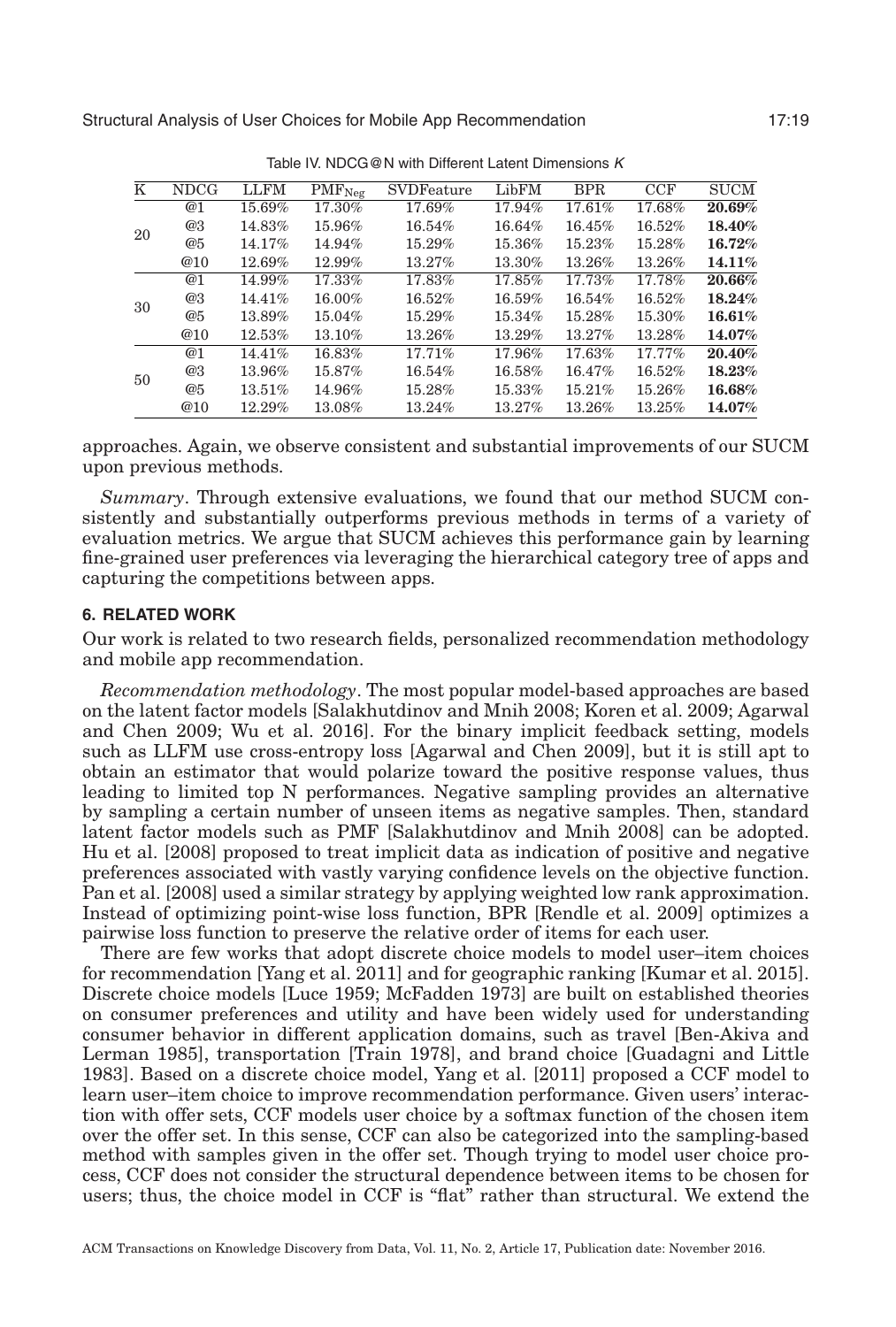"flat" choice model into SUCM to capture fine-grained user preferences for mobile app recommendation.

Recently, there are a few works to explore the item hierarchy and side information for recommendation. For instance, Kanagal et al. [\[2012\]](#page-21-14) and Ahmed et al. [\[2013\]](#page-20-7) proposed to learn user preferences with additional hierarchical item relationship and other side information such as brand and temporal purchase sequence. Instead of using the predefined item hierarchy, some other works also try to learn the item taxonomy [Zhang et al. [2014a\]](#page-22-3). However, these works did not consider the competitions among similar items or among similar categories/subcategories. We do not compare our methods with them because they utilized more side information such as item brands and item semantics, but it is an interesting future work for us to extend our framework to incorporate similar side information in the domain of app recommendation. Besides, Ziegler et al. [\[2005\]](#page-22-4) utilized taxonomy information to balance and diversify personalized recommendation lists. However, our work different from Ziegler et al. [\[2005\]](#page-22-4) in both the purpose and the way of utilizing taxonomy information.

*Mobile app recommendation*. Recently, app recommendation has drawn an increasing number of attentions. Different from other domains such as movies [Bell and Koren [2007\]](#page-20-8), musics [Aizenberg et al. [2012\]](#page-20-9), and point-of-interests [Liu et al. [2013,](#page-21-15) [2015b\]](#page-21-16), app recommendation has its own characteristics. Yin et al. [\[2013\]](#page-22-5) considered a tradeoff between satisfaction and temptation for app recommendation with a special focus on the case that a user would like to replace an old app with a new one. Similarly, [Lin et al. [2014\]](#page-21-17) and [Lin [2014\]](#page-21-18) considered app versions to improve app recommendation by incorporating features distilled from version descriptions. Karatzoglou et al. [\[2012\]](#page-21-19) provided a context-aware recommendation using tensor factorization by including context information such as location, moving status, and time. Woerndl et al. [\[2007\]](#page-22-6) applied a hybrid method for context-aware app recommendation. To address the cold-start problem for app recommendation, [Lin et al. [2013\]](#page-21-20) and [Lin [2014\]](#page-21-18) proposed to leverage side information from Twitter. Specifically, information of followers of an app's official Twitter account is collected and utilized to model the app, providing an estimation about which users may like the app. Davidsson et al. [\[2011\]](#page-20-10) presented a context-based recommender prototype for cold-start user users. Zhu et al. [\[2014\]](#page-22-7) proposed a mobile app ranking system by considering both the app's popularity and security risks. More recently, Liu et al. [\[2015a\]](#page-21-21) studied personalized app recommendation by reconciling user functionality preferences and user privacy preferences. Baeza-Yates et al. [\[2015\]](#page-20-11) proposed a method to predict which app a user is going to use by leveraging spatiotemporal context features, and Park et al. [\[2015\]](#page-21-22) proposed a method to improve the accuracy of mobile app retrieval by jointly modeling app descriptions and user reviews using topic model. However, these works are orthogonal to ours because they use other auxiliary information such as app versions, app satisfaction and temptation, and app privacy, whereas our work focuses on leveraging app taxonomy to model structural user choices among competing apps.

# **7. CONCLUSION AND FUTURE WORK**

In this article, we proposed a novel SUCM to learn fine-grained user preferences via leveraging the tree hierarchy of apps and capturing competitions between apps for app recommendation. Specifically, given all apps in a centralized mobile app market organized as a category tree, we represented the structural user choice as a unique choice path, starting from the root till the leaf node where user makes an app adoption decision, over the category hierarchy. Then, we captured the structural choice procedure by cascading user preferences over the choice path through a novel probabilistic model. We also designed an efficient learning algorithm to estimate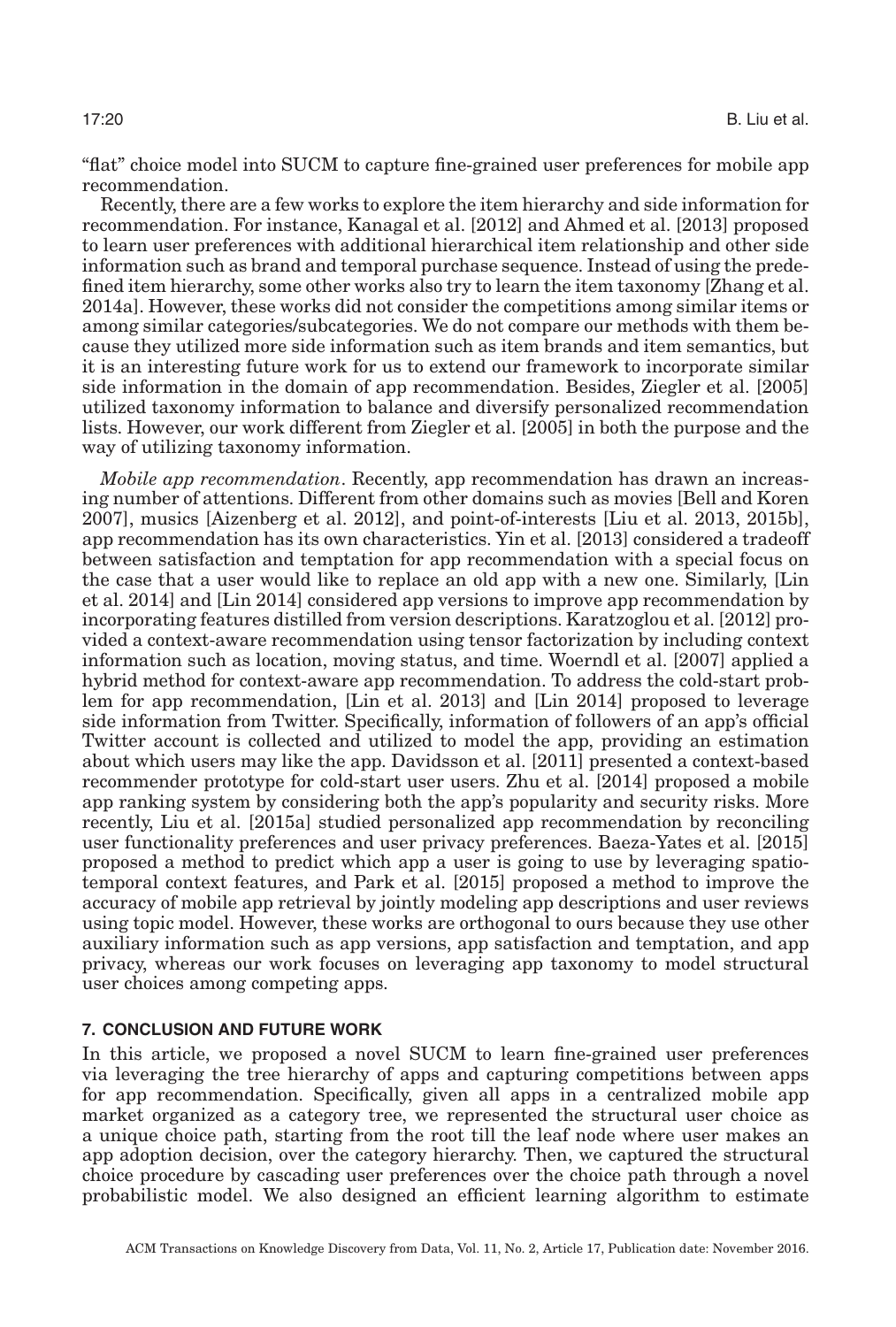the model parameters. Moreover, we collected a real-world large-scale user–app adoption dataset from Google Play and used it to evaluate our method and various previous methods. Our results demonstrated that our method achieved consistent and substantial performance improvements over previous methods.

There are a few interesting future directions that are worth exploring. (1) Humaninduced taxonomies are usually noisy and incomplete, and they do no evolve with a change in user demographics or product inventory. Zhang et al. [\[2014a\]](#page-22-3) proposed a probabilistic model that is able to automatically discover the taxonomies from online shopping data. An interesting future work is to explore a unified model that could jointly learn the taxonomy and the structural choice model. (2) There are plenty of user reviews in the Google Play store. Several previous works [Zhang et al. [2014b;](#page-22-8) Wu and Ester [2015;](#page-22-9) Chen et al. [2016\]](#page-20-12) have shown that user reviews provide more detailed information on why a user gives an item a specific rating. Integrating our model with user reviews helps us better understand fine-grained user preferences. (3) We are also interested in adapting our model to other domains in which items are also hierarchically categorized.

#### **ACKNOWLEDGMENTS**

The authors would like to thank the anonymous reviewers for their valuable comments and suggestions to improve the quality of the article.

#### **REFERENCES**

- <span id="page-20-0"></span>Deepak Agarwal and Bee-Chung Chen. 2009. Regression-based latent factor models. In *Proceedings of the 15th ACM SIGKDD International Conference on Knowledge Discovery and Data Mining (KDD'09)*. 19– 28.
- <span id="page-20-7"></span>Amr Ahmed, Bhargav Kanagal, Sandeep Pandey, Vanja Josifovski, Lluis Garcia Pueyo, and Jeff Yuan. 2013. Latent factor models with additive and hierarchically-smoothed user preferences. In *Proceedings of the 6th ACM International Conference on Web Search and Data Mining (WSDM'13)*. 385–394.
- <span id="page-20-9"></span>Natalie Aizenberg, Yehuda Koren, and Oren Somekh. 2012. Build your own music recommender by modeling internet radio streams. In *Proceedings of the 21st International Conference on World Wide Web*. 1–10.
- <span id="page-20-11"></span>Ricardo Baeza-Yates, Di Jiang, Fabrizio Silvestri, and Beverly Harrison. 2015. Predicting the next app that you are going to use. In *Proceedings of the 8th ACM International Conference on Web Search and Data Mining (WSDM'15)*. 285–294.
- <span id="page-20-8"></span>Robert M. Bell and Yehuda Koren. 2007. Lessons from the Netflix prize challenge. *SIGKDD Explor. Newsl.* 9, 2 (Dec. 2007), 75–79.
- <span id="page-20-5"></span>Moshe E. Ben-Akiva and Steven R. Lerman. 1985. *Discrete Choice Analysis: Theory and Application to Travel Demand*. Vol. 9. MIT Press.
- <span id="page-20-2"></span>Léon Bottou. 2010. Large-scale machine learning with stochastic gradient descent. In *Proceedings of COMP-STAT 2010*. 177–186.
- <span id="page-20-1"></span>Tianqi Chen, Weinan Zhang, Qiuxia Lu, Kailong Chen, Zhao Zheng, and Yong Yu. 2012. SVDFeature: A toolkit for feature-based collaborative filtering. *J. Mach. Learn. Res.* 13, 1 (Dec. 2012), 3619–3622.
- <span id="page-20-12"></span>Xu Chen, Yongfeng Zhang, Tao Xu, and Zheng Qin. 2016. Learning to rank features for recommendation over multiple categories. In *Proceedings of the 39th International Acm SIGIR Conference on Research & Development in Information Retrieval*. ACM.
- <span id="page-20-10"></span>Christoffer Davidsson and Simon Moritz. 2011. Utilizing implicit feedback and context to recommend mobile applications from first use. In *Proceedings of the 2011 Workshop on Context-awareness in Retrieval and Recommendation (CaRR'11)*. 19–22.
- <span id="page-20-3"></span>Neil Zhenqiang Gong, Wenchang Xu, Ling Huang, Prateek Mittal, Emil Stefanov, Vyas Sekar, and Dawn Song. 2012. Evolution of social-attribute networks: Measurements, modeling, and implications using google+. In *Proceedings of the 2012 ACM Conference on Internet Measurement Conference*. ACM, 131– 144.
- <span id="page-20-6"></span>Peter M. Guadagni and John D. C. Little. 1983. A logit model of brand choice calibrated on scanner data. *Mark. Sci.* 2, 3 (1983), 203–238.
- <span id="page-20-4"></span>Yifan Hu, Yehuda Koren, and Chris Volinsky. 2008. Collaborative filtering for implicit feedback datasets. In *Proceedings of 8th IEEE International Conference on Data Mining, (ICDM'08)*. 263–272.

ACM Transactions on Knowledge Discovery from Data, Vol. 11, No. 2, Article 17, Publication date: November 2016.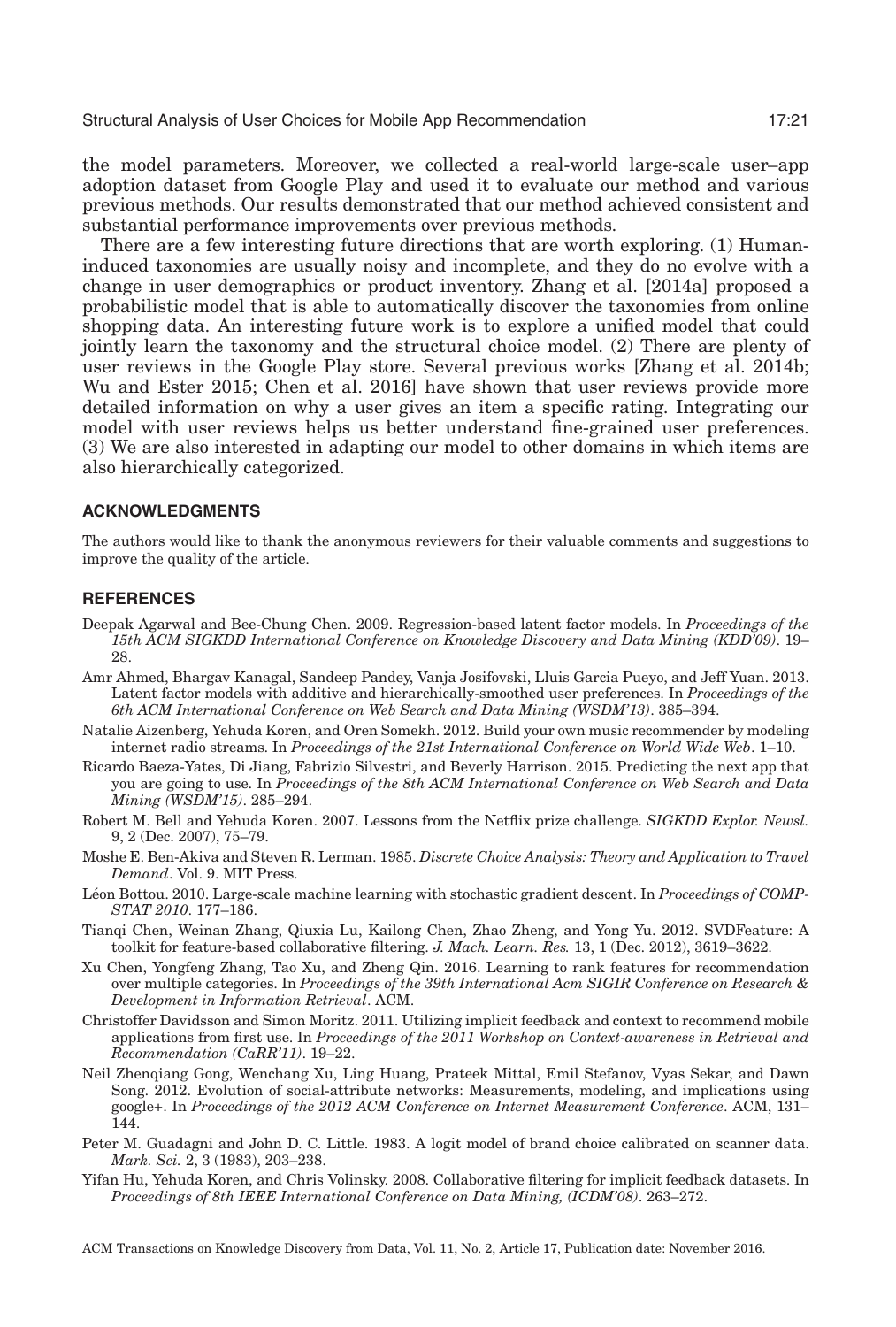- <span id="page-21-14"></span>Bhargav Kanagal, Amr Ahmed, Sandeep Pandey, Vanja Josifovski, Jeff Yuan, and Lluis Garcia-Pueyo. 2012. Supercharging recommender systems using taxonomies for learning user purchase behavior. *Proc. VLDB Endow.* 5, 10 (June 2012), 956–967.
- <span id="page-21-19"></span>Alexandros Karatzoglou, Linas Baltrunas, Karen Church, and Matthias Böhmer. 2012. Climbing the app wall: Enabling mobile app discovery through context-aware recommendations. In *Proceedings of the 21st ACM International Conference on Information and Knowledge Management (CIKM'12)*. 2527–2530.
- <span id="page-21-4"></span>Yehuda Koren. 2008. Factorization meets the neighborhood: A multifaceted collaborative filtering model. In *Proceedings of the 14th ACM SIGKDD International Conference on Knowledge Discovery and Data Mining (KDD'08)*. 426–434.
- <span id="page-21-7"></span>Yehuda Koren, Robert Bell, and Chris Volinsky. 2009. Matrix factorization techniques for recommender systems. *Computer* 42, 8 (Aug. 2009), 30–37.
- <span id="page-21-13"></span>Ravi Kumar, Mohammad Mahdian, Bo Pang, Andrew Tomkins, and Sergei Vassilvitskii. 2015. Driven by food: Modeling geographic choice. In *Proceedings of the 8th ACM International Conference on Web Search and Data Mining (WSDM'15)*. 213–222.
- <span id="page-21-18"></span>Jovian Lin. 2014. *Mobile App Recommendation*. Ph.D. Dissertation. National University of Singapore.
- <span id="page-21-20"></span>Jovian Lin, Kazunari Sugiyama, Min-Yen Kan, and Tat-Seng Chua. 2013. Addressing cold-start in app recommendation: Latent user models constructed from Twitter followers. In *Proceedings of the 36th International ACM SIGIR Conference on Research and Development in Information Retrieval (SIGIR'13)*. 283–292.
- <span id="page-21-17"></span>Jovian Lin, Kazunari Sugiyama, Min-Yen Kan, and Tat-Seng Chua. 2014. New and improved: Modeling versions to improve app recommendation. In *Proceedings of the 37th International ACM SIGIR Conference on Research and Development in Information Retrieval (SIGIR'14)*. 647–656.
- <span id="page-21-15"></span>Bin Liu, Yanjie Fu, Zijun Yao, and Hui Xiong. 2013. Learning geographical preferences for point-of-interest recommendation. In *Proceedings of the 19th ACM SIGKDD International Conference on Knowledge Discovery and Data Mining (KDD'13)*. 1043–1051.
- <span id="page-21-21"></span>Bin Liu, Deguang Kong, Lei Cen, Neil Zhenqiang Gong, Hongxia Jin, and Hui Xiong. 2015a. Personalized mobile app recommendation: Reconciling app functionality and user privacy preference. In *Proceedings of the 8th International Conference on Web Search and Data Mining (WSDM'15)*. 315–324.
- <span id="page-21-16"></span>Bin Liu, Hui Xiong, Spiros Papadimitriou, Yanjie Fu, and Zijun Yao. 2015b. A general geographical probabilistic factor model for point of interest recommendation. *IEEE Trans. Knowl. Data Eng.* 27, 5 (2015), 1167–1179.
- <span id="page-21-0"></span>R. Duncan Luce. 1959. *Individual Choice Behavior: A Theoretical Analysis*. Wiley.
- <span id="page-21-2"></span>Charles F. Manski. 1977. The structure of random utility models. *Theory Decis.* 8, 3 (1977), 229–254.
- <span id="page-21-1"></span>Daniel McFadden. 1973. Conditional logit analysis of qualitative choice behavior. In *Frontiers in Econometrics*, P. Zarembka (Ed.). Academic Press, New-York.
- <span id="page-21-9"></span>Tomas Mikolov, Kai Chen, Greg Corrado, and Jeffrey Dean. 2013a. Efficient estimation of word representations in vector space. *arXiv:1301.3781* (2013).
- <span id="page-21-10"></span>Tomas Mikolov, Ilya Sutskever, Kai Chen, Greg S. Corrado, and Jeff Dean. 2013b. Distributed representations of words and phrases and their compositionality. In *Proceedings of Advances in Neural Information Processing Systems*. 3111–3119.
- <span id="page-21-8"></span>Frederic Morin and Yoshua Bengio. 2005. Hierarchical probabilistic neural network language model. In *Proceedings of the 10th International Workshop on Artificial Intelligence and Statistics*. 246–252.
- <span id="page-21-11"></span>Rong Pan, Yunhong Zhou, Bin Cao, Nathan Nan Liu, Rajan Lukose, Martin Scholz, and Qiang Yang. 2008. One-class collaborative filtering. In *Proceedings of 8th IEEE International Conference on Data Mining (ICDM'08)*. 502–511.
- <span id="page-21-22"></span>Dae Hoon Park, Mengwen Liu, ChengXiang Zhai, and Haohong Wang. 2015. Leveraging user reviews to improve accuracy for mobile app retrieval. In *Proceedings of the 38th International ACM SIGIR Conference on Research and Development in Information Retrieval (SIGIR'15)*. 533–542.
- <span id="page-21-5"></span>Steffen Rendle. 2010. Factorization machines. In *Proceedings of IEEE 10th International Conference on Data Mining (ICDM)*. IEEE, 995–1000.
- <span id="page-21-6"></span>Steffen Rendle. 2012. Factorization machines with libFM. *ACM Trans. Intell. Syst. Technol.* 3, 3, Article 57 (May 2012), 22 pages. DOI:<http://dx.doi.org/10.1145/2168752.2168771>
- <span id="page-21-12"></span>Steffen Rendle, Christoph Freudenthaler, Zeno Gantner, and Lars Schmidt-Thieme. 2009. BPR: Bayesian personalized ranking from implicit feedback. In *Proceedings of the 25th Conference on Uncertainty in Artificial Intelligence (UAI'09)*. 452–461.
- <span id="page-21-3"></span>Ruslan Salakhutdinov and Andriy Mnih. 2008. Probabilistic matrix factorization. In *Proceedings of Neural Information Processing Systems (NIPS)*, Vol. 20.